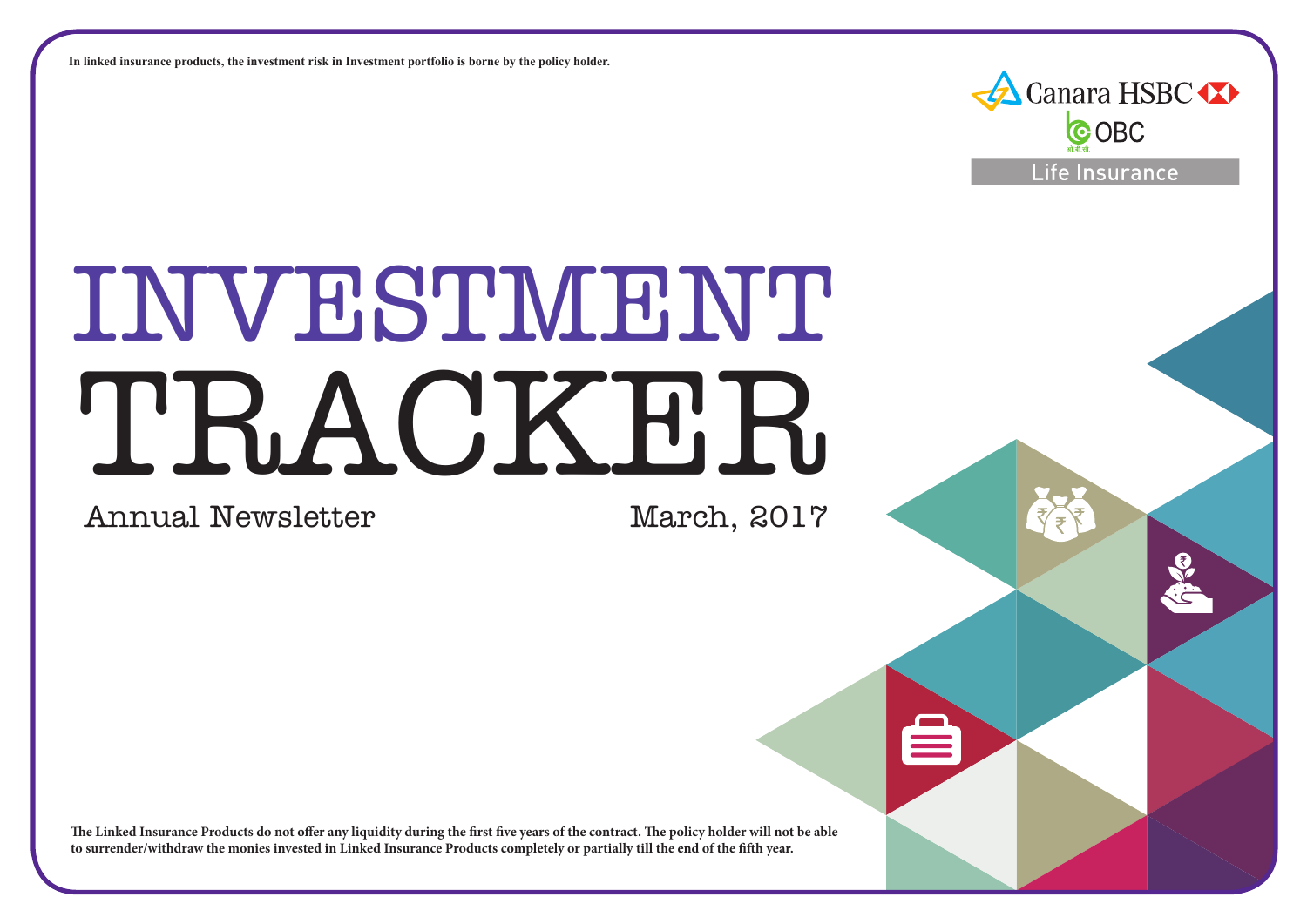

|                       | From the CIO's Desk             | 3  |
|-----------------------|---------------------------------|----|
|                       | Unit Linked Equity Fund         | 4  |
| $\blacktriangleright$ | Unit Linked Equity II Fund      | 6  |
|                       | Unit Linked India Multicap Fund | 8  |
| $\blacktriangleright$ | Unit Linked Growth Fund         | 10 |
| $\blacktriangleright$ | Unit Linked Growth II Fund      | 12 |
| $\blacktriangleright$ | Unit Linked Growth Plus Fund    | 14 |
| $\blacktriangleright$ | Unit Linked Balanced Fund       | 16 |
| $\blacktriangleright$ | Unit Linked Balanced II Fund    | 18 |
| $\blacktriangleright$ | Unit Linked Balanced Plus Fund  | 20 |
| $\blacktriangleright$ | Unit Linked Debt Fund           | 22 |
| $\blacktriangleright$ | Unit Linked Debt Plus Fund      | 23 |
|                       | Unit Linked Liquid Fund         | 25 |
|                       | Unit Linked NAV Guarantee Fund  | 26 |
|                       | Unit Linked Pension Growth Fund | 27 |

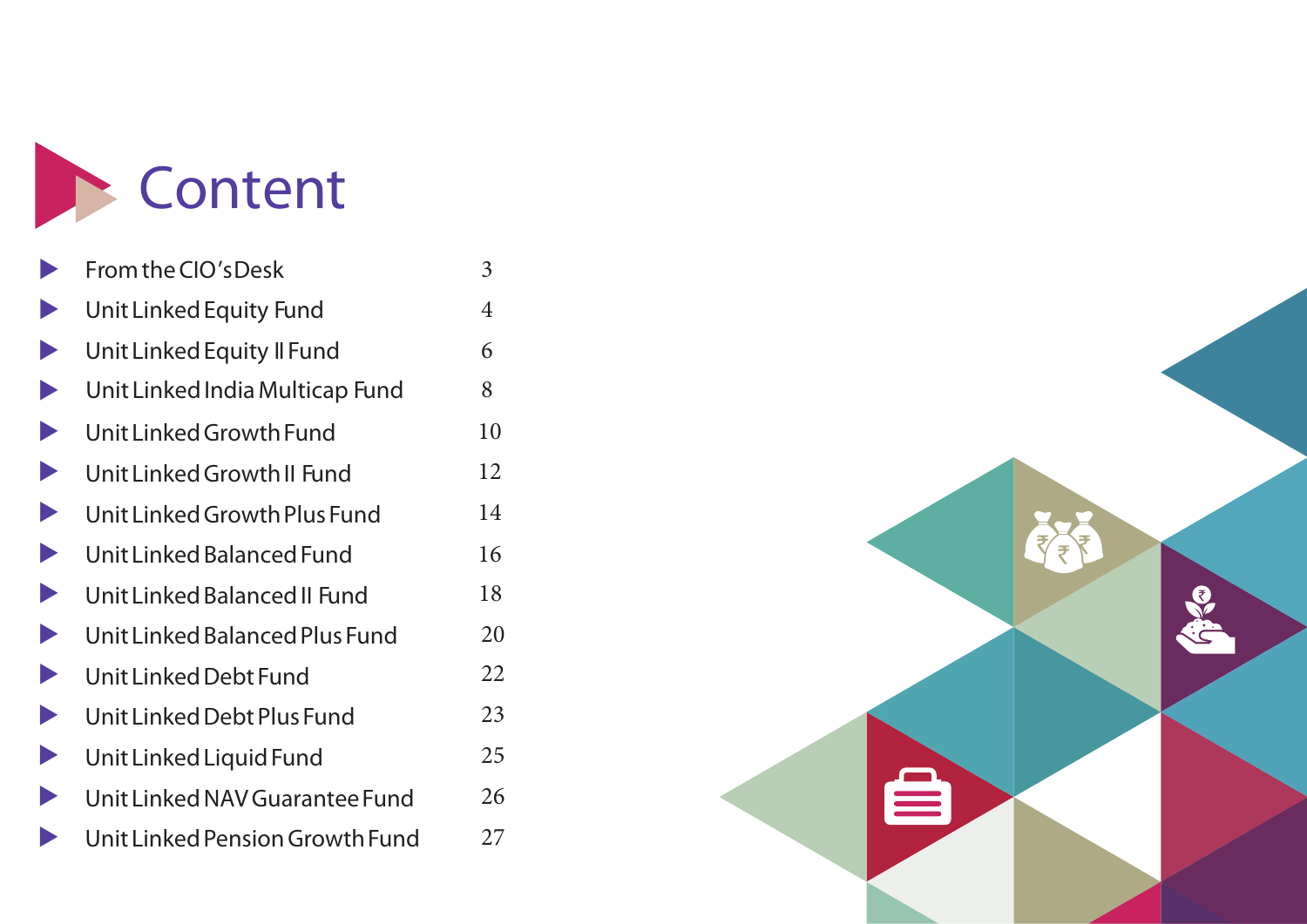

# **FROM THE CIO'S** DESK

#### **Dear Policyholder**

Financial year 2016-17 has been a good year both for Equity and Debt investors. Equity markets generated 18.5% return and debt markets generated 9.8% return during the period. This strong performance is despite a lot of volatility and many significant high impact events globally, which had raised concerns on the investment climate. This gives a lot of confidence and proves the point that we should not be unduly concerned by the short term events and look at investing for the long term. As the financial year 2016-17 ends we felt this is a good time to highlight the performance of your funds. You will be pleased to know that all your funds have delivered returns significantly above benchmark during the year. This highlights our commitment towards generating steady and consistent returns for our policyholders.

| Fund                 | Return | Benchmark | Outperformance |
|----------------------|--------|-----------|----------------|
| Equity               | 22.5%  | 18.5%     | 4.0%           |
| Growth               | 23.1%  | 16.7%     | 6.4%           |
| <b>Balanced</b>      | 17.1%  | 14.0%     | 3.1%           |
| <b>Debt</b>          | 11.2%  | 9.8%      | 1.4%           |
| Liquid               | 7.2%   | 6.1%      | 1.0%           |
| Equity-2             | 22.8%  | 18.5%     | 4.3%           |
| Growth-2             | 23.5%  | 16.8%     | 6.8%           |
| Balanced-2           | 17.5%  | 14.1%     | 3.4%           |
| <b>Growth Plus</b>   | 22.9%  | 16.7%     | 6.1%           |
| <b>Balanced Plus</b> | 16.5%  | 14.0%     | 2.5%           |
| <b>Debt Plus</b>     | 10.6%  | 9.4%      | 1.2%           |

As on 31st March 2017. Returns for the financial year 2016-17. Please refer funds section for detailed fund performance.

The year gone by was a very eventful year with a number of events fuelling significant volatility in both domestic and global markets. Demonetization triumphed over all others and led to significant concerns on profit growth of companies and wiped out bulk of the Nifty returns. However, contrary to expectations, Indian corporates did reasonably well and came out relatively unscathed from the event leading to markets making new highs.

Investors both foreign and domestic were big buyers in the market despite the volatility. Foreign investors (FII)

bought Rs 53,000 crores (net)(approx) in equities in FY 2016-2017 with almost Rs 30,000 crores(net)(approx) in the month of March 2017 alone. The pleasant surprise has been the domestic institutions being big investors of Rs 30,200 crores (net)(approx) during the said financial year. Post demonetization domestic institutions saw an uptick in equity inflows due to cloudy outlook over real estate and gold as investment avenues.

In the debt markets, the interest rates dropped sharply by 1% to 6.4% in first 10 months of the financial year 2016-17. Please note that a fall in interest rates increases the NAV of your Debt portfolio. This fall in interest rates was largely on account of fall in inflation and demonetization. In February 2017, RBI changed its policy stance from reducing interest rates further to keeping them steady to keep inflation under check. This led to increase in interest rates by 0.3% in last two months . In this entire financial year 2016-17, our debt fund has generated return 11.2% for our policyholders.

US President Trump's policies of national rebuilding and infrastructure creation are expected to bolster growth in the US leading to an uptick in global growth. This has led to equities, interest rates and commodities moving up in the past 3 months globally, with India being one of the best performing markets. While, the markets in the short term may have moved up faster than expected but we believe that over medium term outlook is quite favorable.

Though macroeconomic indicators are strong but corporate earnings growth still remains weak. Domestic equity markets have rallied significantly largely on back of strong flows. The likely rollout of GST in near future may further delay the process of earnings recovery. Moreover, on the global front, there are uncertainties relating to Trump polices, US Fed rate hike, Brexit impact and increasing commodities/crude prices. On this backdrop, going ahead, for the equity markets to sustain upward momentum, revival of the corporate earnings growth would be of key importance.

After seeing the strong returns generated by markets in recent times it is tempting to cash out of the market linked investments and wait for markets to correct. We would like to advice you that if you are trying to time the market, you need to get your exit correct as well as your re-entry. It's not easy to go right on both the moves. Trying to time the markets leads to surprises generally and staying invested is the best strategy. To reiterate, time in the market is better than timing the market.

Our investment philosophy is based on disciplined and structured approach of doing research and investing. It includes undiluted focus on fundamental research to identify high quality businesses with clean managements that will create sustainable value for their shareholders. We employ great rigor and effort in identifying good companies and businesses and holding on to those investments for long periods. The objective is to build a portfolio of companies that will grow and become big over time and in the process generate superior returns.

Our policyholders invest their hard earned money with specific objectives of protection and for longer term investment returns. As per our analysis, in the past, favorable returns are generated in the financial markets by systematic, regular and disciplined investing over long periods of time.

*Data Sources: The factual information mentioned above pertaining to market performance has been taken from National Stock Exchange (NSE) website, CRISIL Customized debt index, Reserve Bank of India (RBI) NDS-OM, Bloomberg.*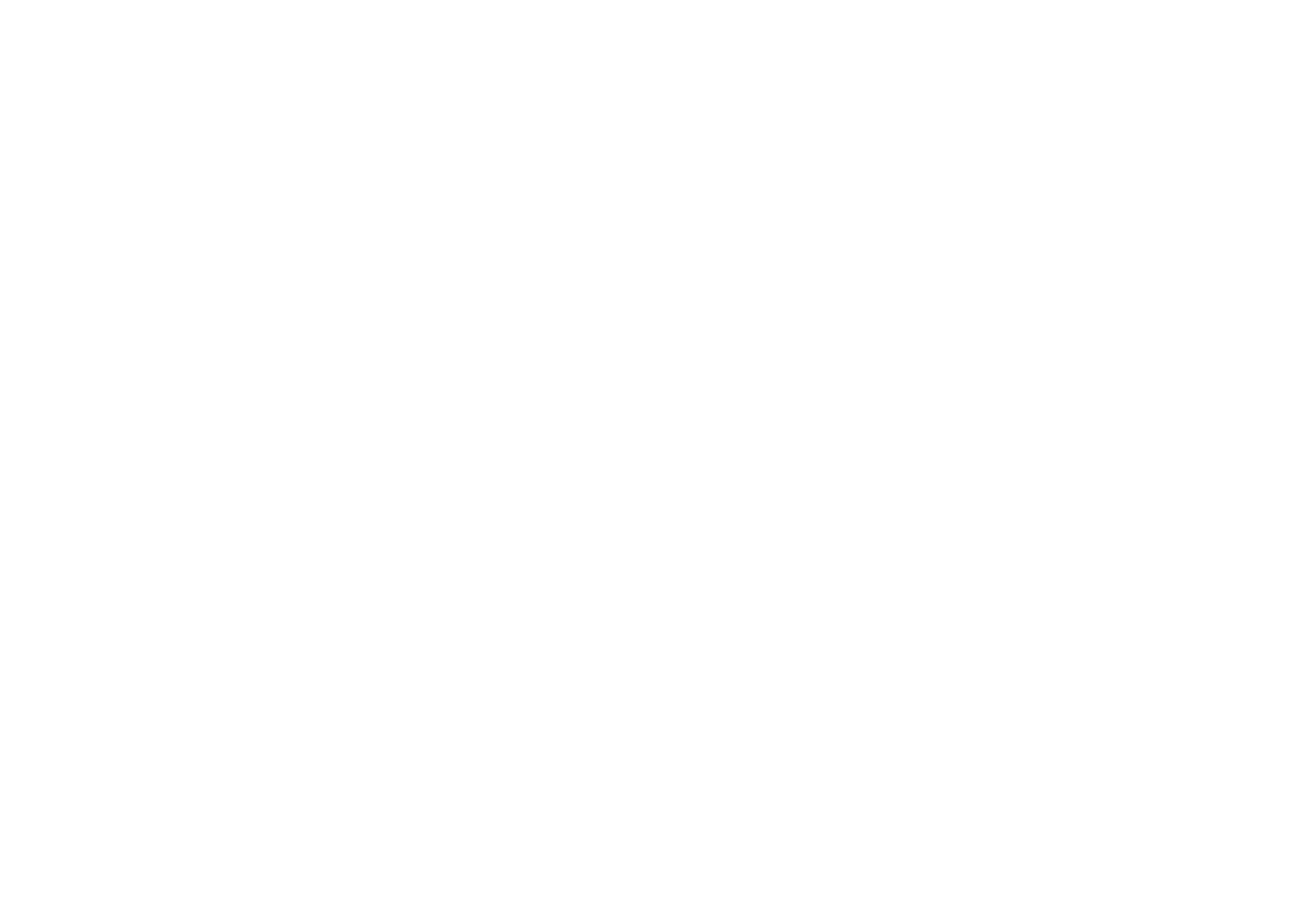# Unit Linked Equity Fund

| <b>Hindalco Industries Ltd</b>      | 0.73    |
|-------------------------------------|---------|
| Dalmia Bharat Ltd                   | 0.55    |
| <b>L&amp;T Finance Holdings Ltd</b> | 0.54    |
| Godrej Consumer Products Ltd        | 0.54    |
| Manganese Ore India Ltd             | 0.53    |
| Vedanta Ltd                         | 0.52    |
| <b>Petronet LNG Ltd</b>             | 0.49    |
| <b>Birla Corporation Ltd</b>        | 0.40    |
| <b>Bharat Forge Ltd</b>             | 0.39    |
| <b>Greenply Industries Ltd</b>      | 0.36    |
| <b>United Spirits Ltd</b>           | 0.34    |
| Kajaria Ceramics Ltd                | 0.19    |
| <b>CL Educate Ltd</b>               | 0.16    |
| <b>SRF Ltd</b>                      | 0.07    |
| <b>Debt and Others</b>              | 0.87    |
| CBLO - 03APR2017                    | 0.90    |
| <b>Net Current Assets</b>           | $-0.04$ |
| <b>TOTAL</b>                        | 100.00  |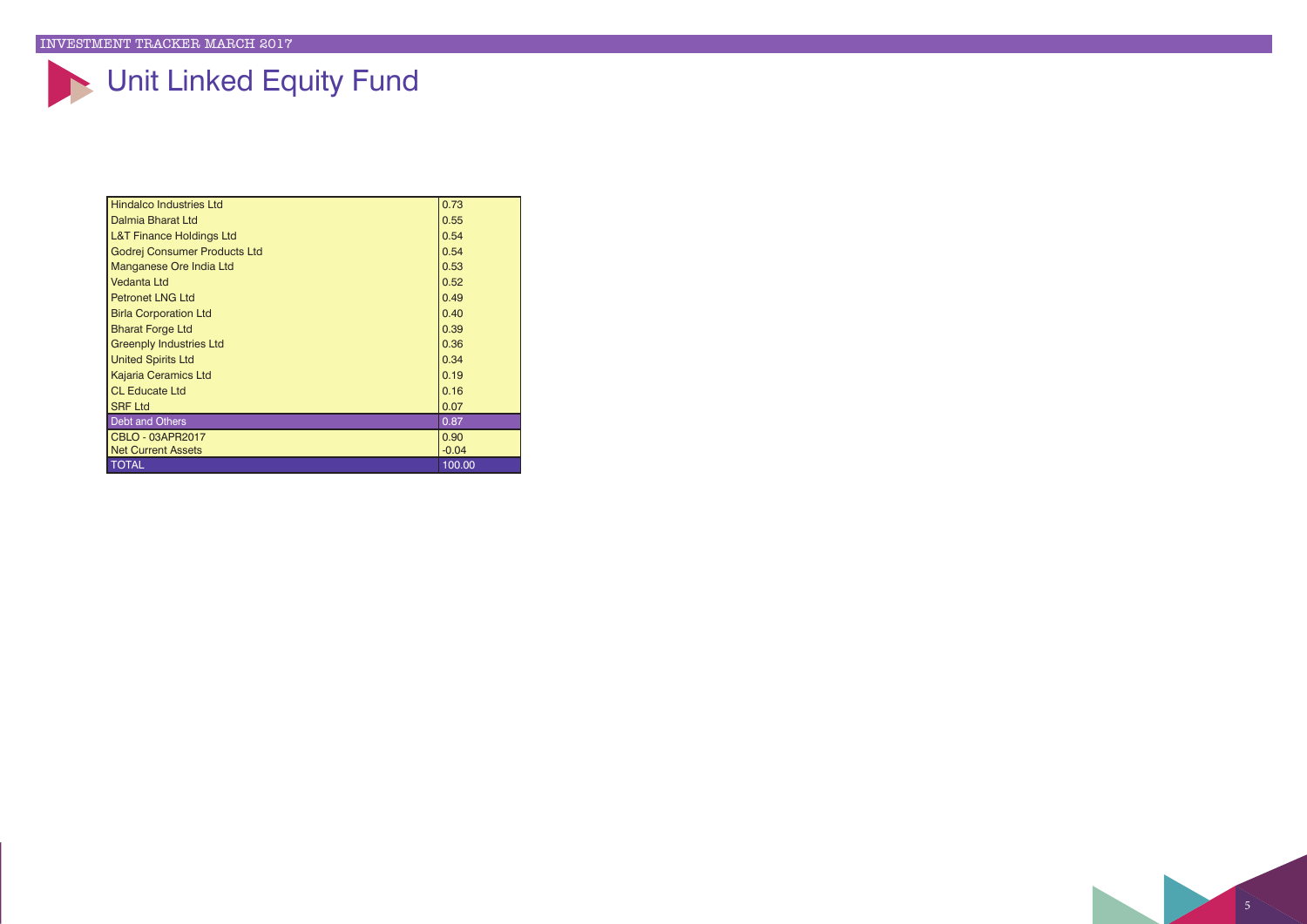### Unit Linked Equity II Fund

The Fund's primary objective is to have high capital appreciation through investment equities. To maintain liquidity, the Fund will invest in cash and money market instruments.

Date of Inception: 7<sup>th</sup> January 2010 **NAV as on 31st Narch 2017: 17.9897** the Date of Inception: 7<sup>th</sup> January 2010





| ™सिमरूऽा∏        | ר⊓ דו                  |
|------------------|------------------------|
| USHIRHVRHRI⊟     | $TH$ $SHTRH$ $\perp$   |
| <b>7KHOLRFUD</b> | VIDD010100UWVY00PÖ1HÎE |

| $\frac{1}{2}$ can be calculated to the material contract $\frac{1}{2}$<br>EQUITY | $\sim$<br>98.49 |
|----------------------------------------------------------------------------------|-----------------|
| Maruti Suzuki India Ltd                                                          | 5.74            |
| <b>HDFC Bank Ltd</b>                                                             | 4.86            |
| IndusInd Bank Ltd                                                                | 4.85            |
|                                                                                  | 4.35            |
| Infosys Ltd<br>YES Bank Ltd                                                      | 4.09            |
| Tata Motors Ltd                                                                  | 4.05            |
| <b>R*Shares Bank BeES</b>                                                        | 3.92            |
| Sun Pharmaceutical Industries Ltd                                                | 3.90            |
| Larsen & Tourbo Ltd                                                              | 3.74            |
| <b>ICICI Bank Ltd</b>                                                            | 3.61            |
| Kotak Mahindra Mutual Fund Banking PSU ETF                                       | 3.14            |
| HCL Technologies Ltd                                                             | 2.61            |
| Bajaj Finance Ltd<br>ITC Ltd                                                     | 2.55            |
|                                                                                  | 2.45            |
| I<br>GAIL (India) Ltd                                                            | 2.45            |
| Bosch Ltd<br>Zee Entertainment Enterprises Ltd                                   | 2.24            |
|                                                                                  | 2.11            |
| Syngene International Ltd                                                        | 1.93            |
| Indian Oil Corporation Ltd<br>Nestle India Ltd                                   | 1.93            |
|                                                                                  | 1.92            |
| Hero Motocorp Ltd                                                                | 1.89            |
| Ultratech Cement Ltd<br>Indraprastha Gas Ltd                                     | 1.83            |
|                                                                                  | 1.81            |
| Bharat Petroleum Corp Ltd                                                        | 1.57            |
| Asian Paints Ltd<br>Crompton Greaves Consumer Electricals Ltd                    | 1.53            |
|                                                                                  | 1.21            |
| Johnson Controls Hitachi Air Conditioning India Limited                          | 1.12            |
| Glenmark Pharmaceuticals Ltd<br>Aurobindo Pharma Ltd                             | 1.12            |
|                                                                                  | 1.12            |
| Laurus Labs Ltd                                                                  | 1.03            |
| Hindustan Unilever Ltd<br>Tata Consultancy Services Ltd                          | 0.99            |
|                                                                                  | 0.98            |
| <b>IDBI Bank Ltd</b>                                                             | 0.98            |
| Manappuram Finance Ltd<br>Capital First Ltd                                      | 0.98            |
|                                                                                  | 0.97            |
| <b>Bharat Electronics Ltd</b>                                                    | 0.96            |
| ACC Ltd<br>Equitas Holdings Ltd                                                  | 0.96            |
|                                                                                  | 0.95            |
| The Ramco Cements Ltd                                                            | 0.94            |
| MRF Ltd<br>Adani Ports & Special Economic Zone Ltd                               | 0.90            |
| Indian Hotels Co Ltd                                                             | 0.87<br>0.79    |
|                                                                                  | 0.75            |
| Jindal Steel & Power Ltd                                                         |                 |

6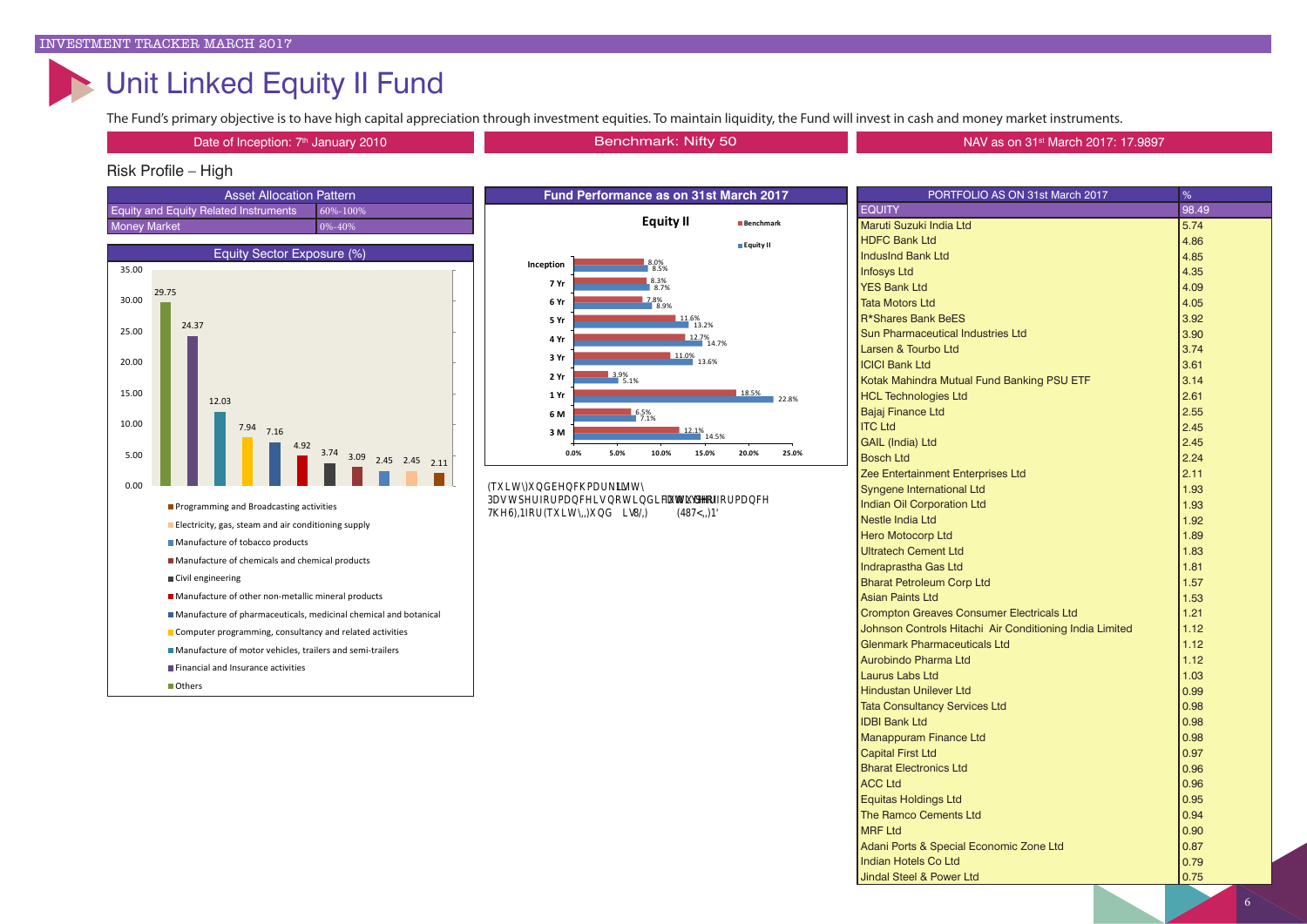# Unit Linked Equity II Fund

| <b>Hindalco Industries Ltd</b>      | 0.74    |
|-------------------------------------|---------|
| Dalmia Bharat Ltd                   | 0.57    |
| <b>L&amp;T Finance Holdings Ltd</b> | 0.54    |
| Manganese Ore India Ltd             | 0.53    |
| Vedanta Ltd                         | 0.53    |
| Godrej Consumer Products Ltd        | 0.51    |
| <b>Petronet LNG Ltd</b>             | 0.49    |
| <b>Birla Corporation Ltd</b>        | 0.41    |
| <b>Bharat Forge Ltd</b>             | 0.38    |
| <b>Greenply Industries Ltd</b>      | 0.36    |
| <b>United Spirits Ltd</b>           | 0.33    |
| Kajaria Ceramics Ltd                | 0.21    |
| <b>CL Educate Ltd</b>               | 0.16    |
| <b>SRF Ltd</b>                      | 0.07    |
| Debt and Others                     | 1.51    |
| CBLO - 03APR2017                    | 1.62    |
| <b>Net Current Assets</b>           | $-0.12$ |
| <b>TOTAL</b>                        | 100.00  |

7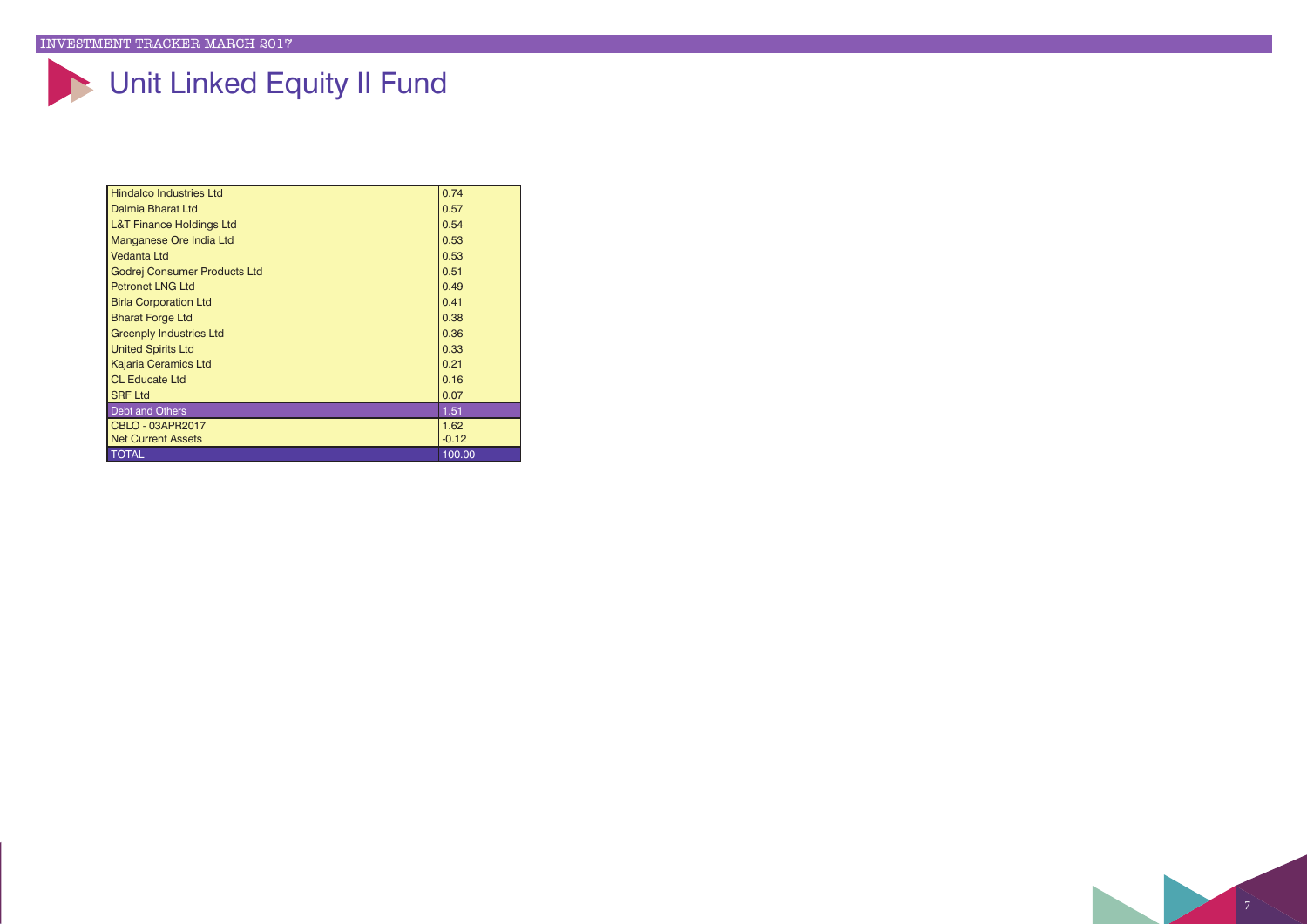### Unit Linked India Multicap Fund

To generate capital appreciation in the long term through equity investments by investing in a diversified portfolio of Small Cap, Mid Cap and Large Cap Companies.



Hindalco Industries Ltd

8 0.66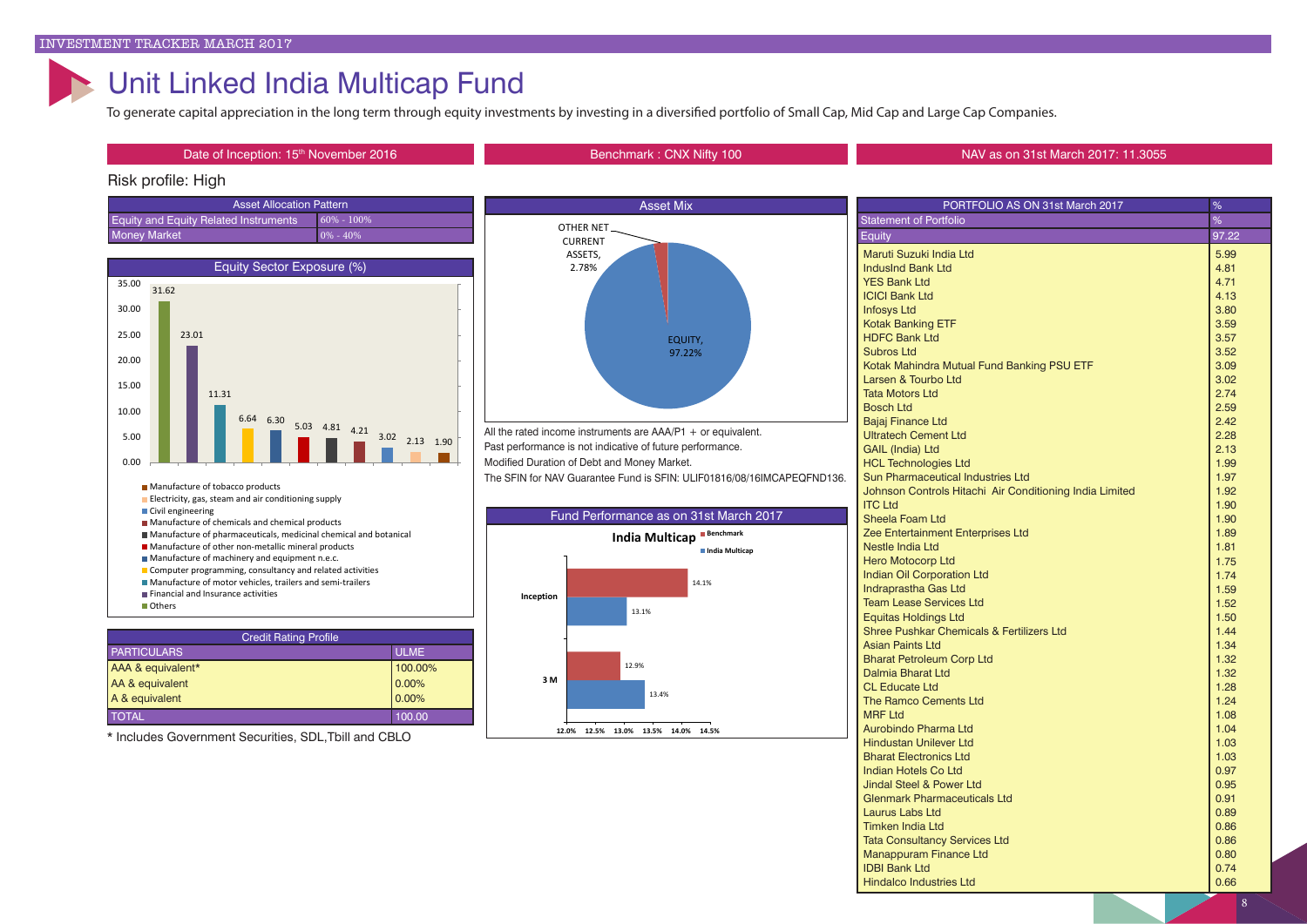# Unit Linked India Multicap Fund

| Adani Ports & Special Economic Zone Ltd | 0.60    |
|-----------------------------------------|---------|
| <b>Petronet LNG Ltd</b>                 | 0.50    |
| Vedanta Ltd                             | 0.49    |
| Syngene International Ltd               | 0.42    |
| <b>SRF Ltd</b>                          | 0.40    |
| <b>Greenply Industries Ltd</b>          | 0.40    |
| Satin Creditcare Network Ltd            | 0.33    |
| Manganese Ore India Ltd                 | 0.27    |
| <b>Kajaria Ceramics Ltd</b>             | 0.20    |
| Debt and Others                         | 2.78    |
| CBLO - 03APR2017                        | 7.91    |
| <b>Net Current Assets</b>               | $-5.13$ |
| <b>TOTAL</b>                            | 100.00  |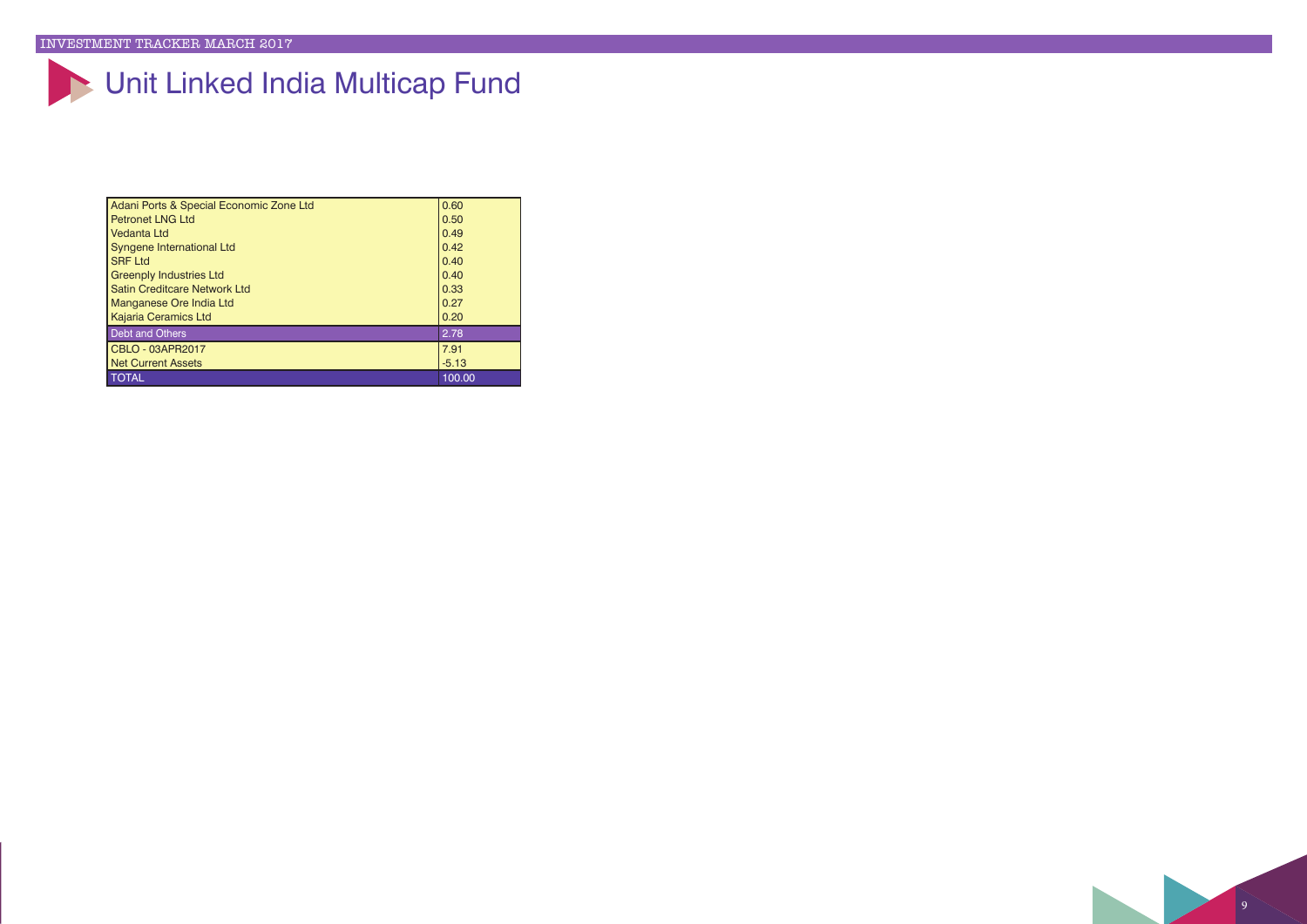### Unit Linked Growth Fund

The Fund invests in listed equities and high quality fixed income and money market instruments. The Fund intends to adopt relatively aggressive approach towards bonds and equities with the objective of achieving capital appreciation.

#### Date of Inception: 16<sup>th</sup> June 2008 **Benchmark: Nifty 50 and CRISIL Composite Bond Fund Index Nav as on 31<sup>st</sup> March 2017: 22.1306**

### Risk Profile – Medium to High

| <b>Asset Allocation Pattern</b>              |               |
|----------------------------------------------|---------------|
| <b>Equity and Equity Related Instruments</b> | 50%-90%       |
| <b>Debt Securities</b>                       | $10\% - 50\%$ |
| <b>Money Market</b>                          | $0\% - 40\%$  |



| <b>Credit Rating Profile</b> |            |  |
|------------------------------|------------|--|
| <b>PARTICULARS</b>           | <b>ULG</b> |  |
| AAA & equivalent*            | 100.00%    |  |
| AA & equivalent              | 0.00%      |  |
| A & equivalent               | $0.00\%$   |  |
| <b>TOTAL</b>                 | 100.00     |  |

\* Includes Government Securities, SDL,Tbill and CBLO



Growth Fund benchmark is 80% Nifty 50 and 20% CRISIL Composite Bond Fund Index. Modified Duration of Debt and Money Market: 4.85 Past performance is not indicative of future performance. The SFIN for Growth Fund is ULIF00216/06/08GROWTHFUND136.



| PORTFOLIO AS ON 31st March 2017                         | %     |
|---------------------------------------------------------|-------|
| <b>Statement of Portfolio</b>                           | %     |
| Equity                                                  | 82.75 |
| Maruti Suzuki India Ltd                                 | 5.24  |
| <b>HDFC Bank Ltd</b>                                    | 4.66  |
| <b>YES Bank Ltd</b>                                     | 4.17  |
| <b>ICICI Bank Ltd</b>                                   | 4.03  |
| <b>IndusInd Bank Ltd</b>                                | 3.62  |
| <b>Infosys Ltd</b>                                      | 3.23  |
| <b>Sun Pharmaceutical Industries Ltd</b>                | 3.06  |
| Larsen & Tourbo Ltd                                     | 2.86  |
| <b>Tata Motors Ltd</b>                                  | 2.56  |
| Kotak Mahindra Mutual Fund Banking PSU ETF              | 2.35  |
| <b>Subros Ltd</b>                                       | 2.14  |
| <b>Bajaj Finance Ltd</b>                                | 2.05  |
| <b>ITC Ltd</b>                                          | 2.01  |
| <b>Bosch Ltd</b>                                        | 1.96  |
| <b>GAIL (India) Ltd</b>                                 | 1.91  |
| Zee Entertainment Enterprises Ltd                       | 1.66  |
| Johnson Controls Hitachi Air Conditioning India Limited | 1.64  |
| <b>HCL Technologies Ltd</b>                             | 1.59  |
| <b>R*Shares Bank BeES</b>                               | 1.58  |
| Nestle India Ltd                                        | 1.55  |
| <b>Indian Oil Corporation Ltd</b>                       | 1.52  |
| <b>Hero Motocorp Ltd</b>                                | 1.50  |
| <b>Ultratech Cement Ltd</b>                             | 1.45  |
| <b>Syngene International Ltd</b>                        | 1.44  |
| Indraprastha Gas Ltd                                    | 1.42  |
| <b>Bharat Petroleum Corp Ltd</b>                        | 1.23  |
| <b>Asian Paints Ltd</b>                                 | 1.11  |
| Manappuram Finance Ltd                                  | 0.97  |
| <b>Equitas Holdings Ltd</b>                             | 0.93  |
| <b>MRF Ltd</b>                                          | 0.92  |
| Indian Hotels Co Ltd                                    | 0.90  |
| Aurobindo Pharma Ltd                                    | 0.89  |
| <b>Tata Consultancy Services Ltd</b>                    | 0.81  |
| Laurus Labs Ltd                                         | 0.80  |
| <b>IDBI Bank Ltd</b>                                    | 0.80  |
| <b>Glenmark Pharmaceuticals Ltd</b>                     | 0.77  |
| <b>Bharat Electronics Ltd</b>                           | 0.76  |
| <b>Team Lease Services Ltd</b>                          | 0.74  |
| The Ramco Cements Ltd                                   | 0.74  |
| <b>Crompton Greaves Consumer Electricals Ltd</b>        | 0.69  |
| <b>Hindalco Industries Ltd</b>                          | 0.63  |
| <b>ACC Ltd</b>                                          | 0.63  |
| <b>Jindal Steel &amp; Power Ltd</b>                     | 0.61  |
| <b>Dalmia Bharat Ltd</b>                                | 0.55  |
| <b>Capital First Ltd</b>                                | 0.55  |
| <b>L&amp;T Finance Holdings Ltd</b>                     | 0.54  |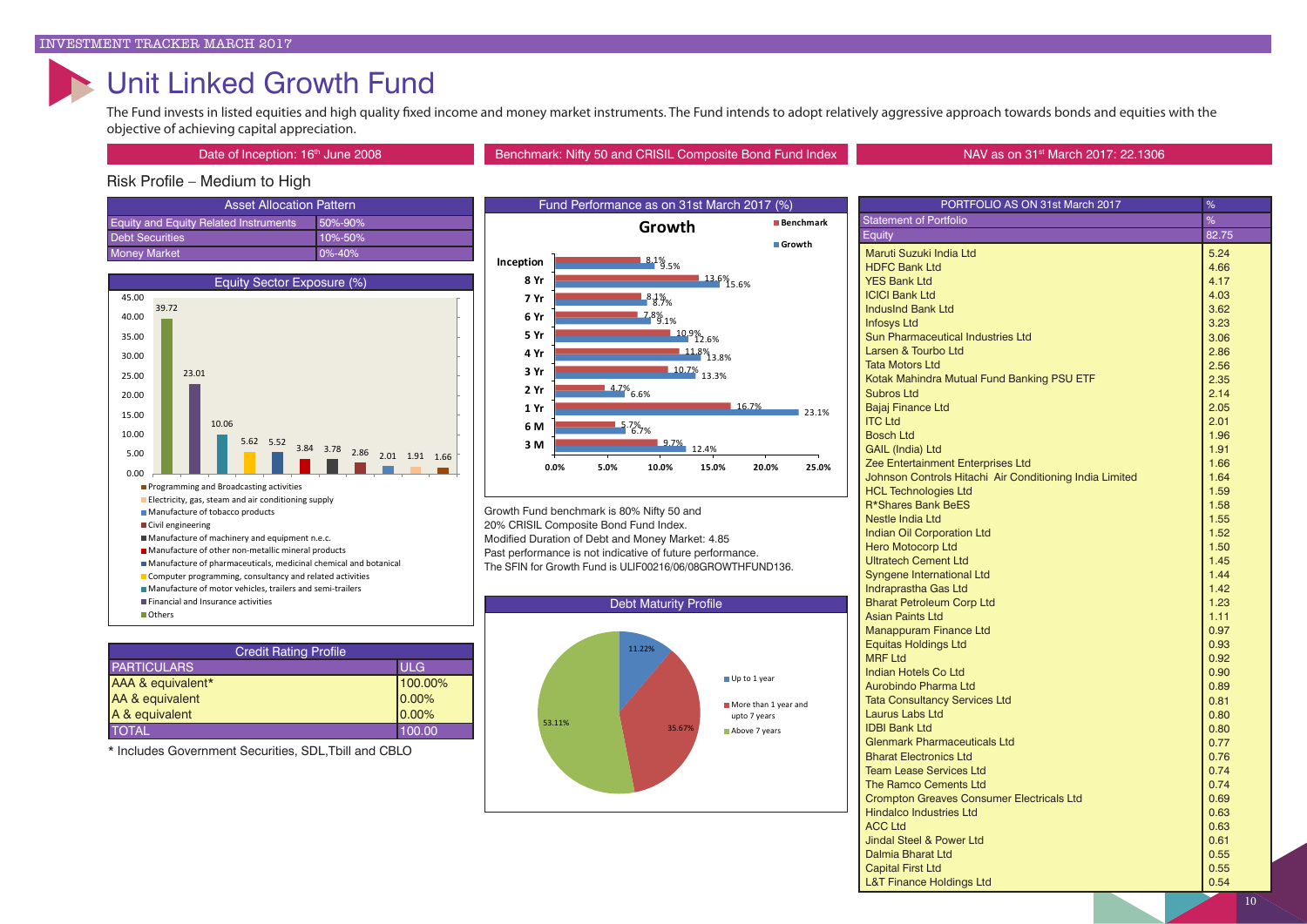### Unit Linked Growth Fund

| Adani Ports & Special Economic Zone Ltd<br>Manganese Ore India Ltd<br><b>Fortis Healthcare Ltd</b><br>Godrei Consumer Products Ltd<br><b>Petronet LNG Ltd</b><br>Kotak Mahindra Bank Ltd<br>Vedanta Ltd<br><b>Bharat Forge Ltd</b><br><b>Satin Creditcare Network Ltd</b><br><b>Birla Corporation Ltd</b><br><b>Tata Motors Ltd DVR</b><br><b>Greenply Industries Ltd</b><br><b>CL Educate Ltd</b><br><b>Kajaria Ceramics Ltd</b><br><b>SRF Ltd</b>                                                                                                                                                                                                                                       | 0.53<br>0.43<br>0.43<br>0.42<br>0.40<br>0.39<br>0.37<br>0.31<br>0.31<br>0.31<br>0.31<br>0.30<br>0.27<br>0.16<br>0.06                                                         |
|-------------------------------------------------------------------------------------------------------------------------------------------------------------------------------------------------------------------------------------------------------------------------------------------------------------------------------------------------------------------------------------------------------------------------------------------------------------------------------------------------------------------------------------------------------------------------------------------------------------------------------------------------------------------------------------------|------------------------------------------------------------------------------------------------------------------------------------------------------------------------------|
| Debt and Others                                                                                                                                                                                                                                                                                                                                                                                                                                                                                                                                                                                                                                                                           | 17.25                                                                                                                                                                        |
| 8.97% Govt, of India<br>6.35% Govt. of India<br>CBLO - 03APR2017<br>9.23% Govt. of India<br>9.75% Rural Electrification Corp. Ltd.<br>9.18% Power Fin Corp. Ltd. NCD<br>7.61% Govt. of India GSEC<br>8.17% Govt. of India<br>10.40% Reliance Ports & Terminals Ltd. NCD<br>9.00% Power Fin Corp. Ltd. NCD<br>8.30% Govt. of India<br>6.97% Govt. of India<br>7.06% Govt. of India GSEC<br>10.25% Reliance Gas Transport Infrastructure Ltd<br>7.80% Govt. of India<br>8.57% India Infradebt I td NCD<br>7.88% Govt, of India GSEC<br>8.35% Uttar Pradesh State Dev Loan SPL<br>8.83% Govt. of India<br>8.7% Power Fin Corp. Ltd. NCD<br>8.30% Govt, of India<br><b>Net Current Assets</b> | 2.77<br>2.72<br>1.89<br>1.30<br>0.99<br>0.84<br>0.74<br>0.72<br>0.67<br>0.67<br>0.66<br>0.62<br>0.59<br>0.33<br>0.31<br>0.26<br>0.19<br>0.19<br>0.19<br>0.13<br>0.03<br>0.44 |
| <b>Total</b>                                                                                                                                                                                                                                                                                                                                                                                                                                                                                                                                                                                                                                                                              | 100.00                                                                                                                                                                       |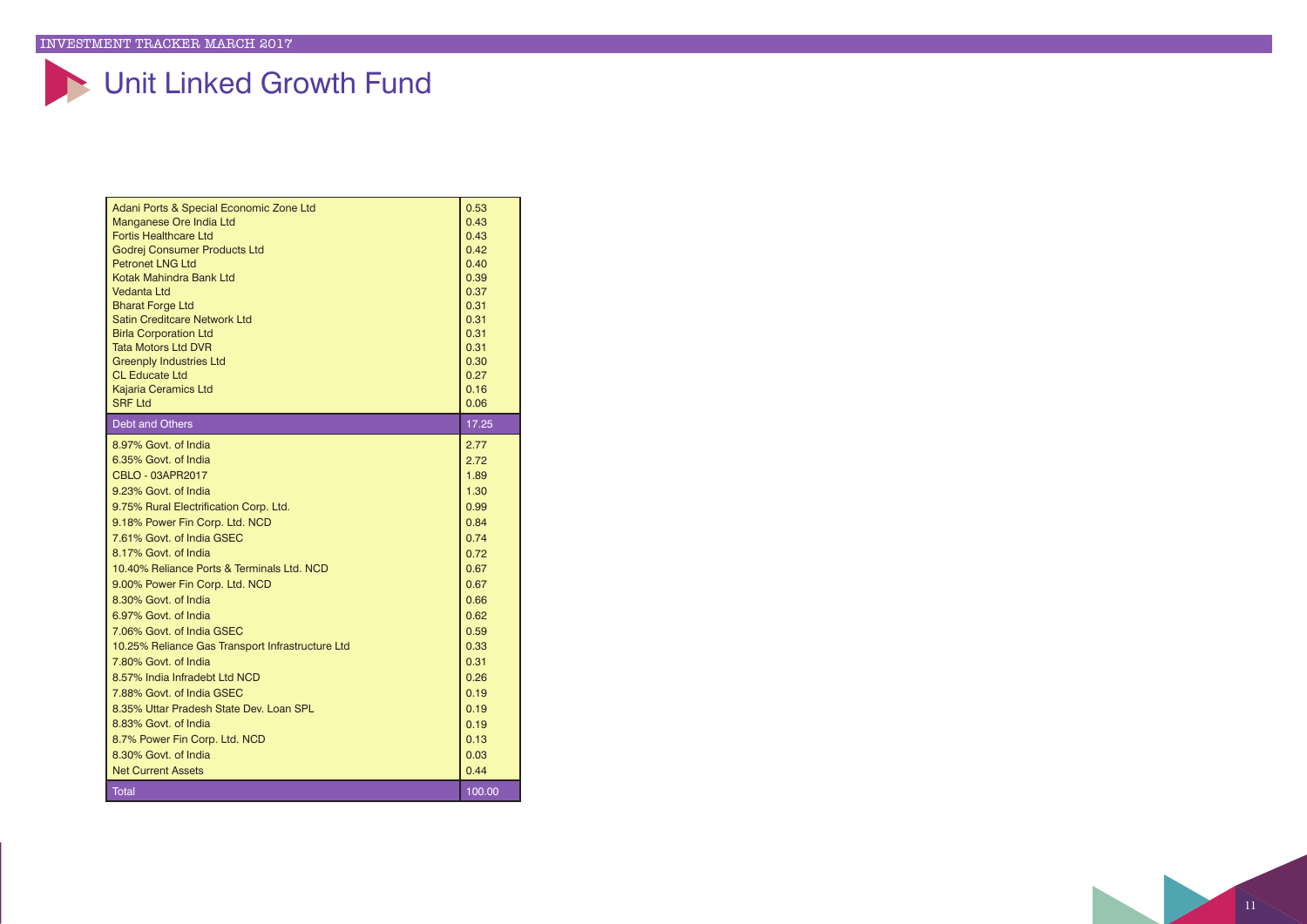### Unit Linked Growth II Fund

The Fund invests in listed equities and high quality fixed income and money market instruments. The Fund intends to adopt relatively aggressive approach towards bonds and equities with the objective of achieving capital appreciation.

Date of Inception: 7<sup>th</sup> January 2010 **Benchmark: Nifty 50 and CRISIL Composite Bond Fund Index NAV as on 31<sup>st</sup> March 2017: 18.6371** 

#### Risk Profile – Medium to High

| <b>Asset Allocation Pattern</b>              |               |
|----------------------------------------------|---------------|
| <b>Equity and Equity Related Instruments</b> | $50\% - 90\%$ |
| Debt Securities                              | $10\% - 50\%$ |
| Money Market                                 | $10\% - 40\%$ |
|                                              |               |



| <b>Credit Rating Profile</b> |         |  |
|------------------------------|---------|--|
| <b>PARTICULARS</b>           | ULG-II  |  |
| AAA & equivalent*            | 100.00% |  |
| AA & equivalent              | 0.00%   |  |
| A & equivalent               | 10.00%  |  |
| <b>TOTAL</b>                 | 100.00  |  |

\* Includes Government Securities, SDL,Tbill and CBLO



Growth Fund benchmark is 80% Nifty 50 and 20% CRISIL Composite Bond Fund Index. Modified Duration of Debt and Money Market: 4.83 Past performance is not indicative of future performance. The SFIN for Growth II Fund is ULIF00707/01/10GROWTHIIFND136.



| $\%$<br>83.81<br>Maruti Suzuki India Ltd<br>5.28<br><b>HDFC Bank Ltd</b><br>4.46<br><b>YES Bank Ltd</b><br>4.20<br>4.19<br><b>IndusInd Bank Ltd</b><br>3.97<br>3.27<br><b>Sun Pharmaceutical Industries Ltd</b><br>3.11<br>2.88<br><b>Tata Motors Ltd</b><br>2.71<br><b>Subros Ltd</b><br>2.47<br>Kotak Mahindra Mutual Fund Banking PSU ETF<br>2.33<br><b>Bajaj Finance Ltd</b><br>2.06<br><b>ITC Ltd</b><br>2.03<br><b>Bosch Ltd</b><br>1.97<br><b>GAIL (India) Ltd</b><br>1.91<br>Zee Entertainment Enterprises Ltd<br>1.71<br>Johnson Controls Hitachi Air Conditioning India Limited<br>1.64<br>1.59<br><b>HCL Technologies Ltd</b><br>Nestle India Ltd<br>1.56<br><b>Hero Motocorp Ltd</b><br>1.51<br>1.51<br><b>Indian Oil Corporation Ltd</b><br><b>R*Shares Bank BeES</b><br>1.46<br>1.45<br><b>Syngene International Ltd</b><br><b>Ultratech Cement Ltd</b><br>1.43<br>1.42<br>Indraprastha Gas Ltd<br>1.22<br><b>Bharat Petroleum Corp Ltd</b><br><b>Asian Paints Ltd</b><br>1.11<br><b>Manappuram Finance Ltd</b><br>0.99<br><b>Equitas Holdings Ltd</b><br>0.96<br>MRF I td<br>0.93<br>0.90<br>Aurobindo Pharma Ltd<br>0.90<br><b>Tata Consultancy Services Ltd</b><br>0.81<br><b>IDBI Bank Ltd</b><br>0.80<br>0.80<br><b>Glenmark Pharmaceuticals Ltd</b><br>0.78<br><b>Bharat Electronics Ltd</b><br>0.77<br>The Ramco Cements Ltd<br>0.75<br><b>Team Lease Services Ltd</b><br>0.73<br><b>Crompton Greaves Consumer Electricals Ltd</b><br>0.69<br><b>Hindalco Industries Ltd</b><br>0.64<br>ACC I td<br>0.63<br>Jindal Steel & Power Ltd<br>0.60<br>Dalmia Bharat Ltd<br>0.56<br><b>Capital First Ltd</b><br>0.56<br>0.55 | PORTFOLIO AS ON 31st March 2017         |  |  |  |
|--------------------------------------------------------------------------------------------------------------------------------------------------------------------------------------------------------------------------------------------------------------------------------------------------------------------------------------------------------------------------------------------------------------------------------------------------------------------------------------------------------------------------------------------------------------------------------------------------------------------------------------------------------------------------------------------------------------------------------------------------------------------------------------------------------------------------------------------------------------------------------------------------------------------------------------------------------------------------------------------------------------------------------------------------------------------------------------------------------------------------------------------------------------------------------------------------------------------------------------------------------------------------------------------------------------------------------------------------------------------------------------------------------------------------------------------------------------------------------------------------------------------------------------------------------------------------------------------------------------------------------------------|-----------------------------------------|--|--|--|
|                                                                                                                                                                                                                                                                                                                                                                                                                                                                                                                                                                                                                                                                                                                                                                                                                                                                                                                                                                                                                                                                                                                                                                                                                                                                                                                                                                                                                                                                                                                                                                                                                                            | <b>Statement of Portfolio</b>           |  |  |  |
|                                                                                                                                                                                                                                                                                                                                                                                                                                                                                                                                                                                                                                                                                                                                                                                                                                                                                                                                                                                                                                                                                                                                                                                                                                                                                                                                                                                                                                                                                                                                                                                                                                            | Equity                                  |  |  |  |
|                                                                                                                                                                                                                                                                                                                                                                                                                                                                                                                                                                                                                                                                                                                                                                                                                                                                                                                                                                                                                                                                                                                                                                                                                                                                                                                                                                                                                                                                                                                                                                                                                                            |                                         |  |  |  |
|                                                                                                                                                                                                                                                                                                                                                                                                                                                                                                                                                                                                                                                                                                                                                                                                                                                                                                                                                                                                                                                                                                                                                                                                                                                                                                                                                                                                                                                                                                                                                                                                                                            |                                         |  |  |  |
|                                                                                                                                                                                                                                                                                                                                                                                                                                                                                                                                                                                                                                                                                                                                                                                                                                                                                                                                                                                                                                                                                                                                                                                                                                                                                                                                                                                                                                                                                                                                                                                                                                            |                                         |  |  |  |
|                                                                                                                                                                                                                                                                                                                                                                                                                                                                                                                                                                                                                                                                                                                                                                                                                                                                                                                                                                                                                                                                                                                                                                                                                                                                                                                                                                                                                                                                                                                                                                                                                                            | <b>ICICI Bank Ltd</b>                   |  |  |  |
|                                                                                                                                                                                                                                                                                                                                                                                                                                                                                                                                                                                                                                                                                                                                                                                                                                                                                                                                                                                                                                                                                                                                                                                                                                                                                                                                                                                                                                                                                                                                                                                                                                            |                                         |  |  |  |
|                                                                                                                                                                                                                                                                                                                                                                                                                                                                                                                                                                                                                                                                                                                                                                                                                                                                                                                                                                                                                                                                                                                                                                                                                                                                                                                                                                                                                                                                                                                                                                                                                                            | <b>Infosys Ltd</b>                      |  |  |  |
|                                                                                                                                                                                                                                                                                                                                                                                                                                                                                                                                                                                                                                                                                                                                                                                                                                                                                                                                                                                                                                                                                                                                                                                                                                                                                                                                                                                                                                                                                                                                                                                                                                            |                                         |  |  |  |
|                                                                                                                                                                                                                                                                                                                                                                                                                                                                                                                                                                                                                                                                                                                                                                                                                                                                                                                                                                                                                                                                                                                                                                                                                                                                                                                                                                                                                                                                                                                                                                                                                                            | Larsen & Tourbo Ltd                     |  |  |  |
|                                                                                                                                                                                                                                                                                                                                                                                                                                                                                                                                                                                                                                                                                                                                                                                                                                                                                                                                                                                                                                                                                                                                                                                                                                                                                                                                                                                                                                                                                                                                                                                                                                            |                                         |  |  |  |
|                                                                                                                                                                                                                                                                                                                                                                                                                                                                                                                                                                                                                                                                                                                                                                                                                                                                                                                                                                                                                                                                                                                                                                                                                                                                                                                                                                                                                                                                                                                                                                                                                                            |                                         |  |  |  |
|                                                                                                                                                                                                                                                                                                                                                                                                                                                                                                                                                                                                                                                                                                                                                                                                                                                                                                                                                                                                                                                                                                                                                                                                                                                                                                                                                                                                                                                                                                                                                                                                                                            |                                         |  |  |  |
|                                                                                                                                                                                                                                                                                                                                                                                                                                                                                                                                                                                                                                                                                                                                                                                                                                                                                                                                                                                                                                                                                                                                                                                                                                                                                                                                                                                                                                                                                                                                                                                                                                            |                                         |  |  |  |
|                                                                                                                                                                                                                                                                                                                                                                                                                                                                                                                                                                                                                                                                                                                                                                                                                                                                                                                                                                                                                                                                                                                                                                                                                                                                                                                                                                                                                                                                                                                                                                                                                                            |                                         |  |  |  |
|                                                                                                                                                                                                                                                                                                                                                                                                                                                                                                                                                                                                                                                                                                                                                                                                                                                                                                                                                                                                                                                                                                                                                                                                                                                                                                                                                                                                                                                                                                                                                                                                                                            |                                         |  |  |  |
|                                                                                                                                                                                                                                                                                                                                                                                                                                                                                                                                                                                                                                                                                                                                                                                                                                                                                                                                                                                                                                                                                                                                                                                                                                                                                                                                                                                                                                                                                                                                                                                                                                            |                                         |  |  |  |
|                                                                                                                                                                                                                                                                                                                                                                                                                                                                                                                                                                                                                                                                                                                                                                                                                                                                                                                                                                                                                                                                                                                                                                                                                                                                                                                                                                                                                                                                                                                                                                                                                                            |                                         |  |  |  |
|                                                                                                                                                                                                                                                                                                                                                                                                                                                                                                                                                                                                                                                                                                                                                                                                                                                                                                                                                                                                                                                                                                                                                                                                                                                                                                                                                                                                                                                                                                                                                                                                                                            |                                         |  |  |  |
|                                                                                                                                                                                                                                                                                                                                                                                                                                                                                                                                                                                                                                                                                                                                                                                                                                                                                                                                                                                                                                                                                                                                                                                                                                                                                                                                                                                                                                                                                                                                                                                                                                            |                                         |  |  |  |
|                                                                                                                                                                                                                                                                                                                                                                                                                                                                                                                                                                                                                                                                                                                                                                                                                                                                                                                                                                                                                                                                                                                                                                                                                                                                                                                                                                                                                                                                                                                                                                                                                                            |                                         |  |  |  |
|                                                                                                                                                                                                                                                                                                                                                                                                                                                                                                                                                                                                                                                                                                                                                                                                                                                                                                                                                                                                                                                                                                                                                                                                                                                                                                                                                                                                                                                                                                                                                                                                                                            |                                         |  |  |  |
|                                                                                                                                                                                                                                                                                                                                                                                                                                                                                                                                                                                                                                                                                                                                                                                                                                                                                                                                                                                                                                                                                                                                                                                                                                                                                                                                                                                                                                                                                                                                                                                                                                            |                                         |  |  |  |
|                                                                                                                                                                                                                                                                                                                                                                                                                                                                                                                                                                                                                                                                                                                                                                                                                                                                                                                                                                                                                                                                                                                                                                                                                                                                                                                                                                                                                                                                                                                                                                                                                                            |                                         |  |  |  |
|                                                                                                                                                                                                                                                                                                                                                                                                                                                                                                                                                                                                                                                                                                                                                                                                                                                                                                                                                                                                                                                                                                                                                                                                                                                                                                                                                                                                                                                                                                                                                                                                                                            |                                         |  |  |  |
|                                                                                                                                                                                                                                                                                                                                                                                                                                                                                                                                                                                                                                                                                                                                                                                                                                                                                                                                                                                                                                                                                                                                                                                                                                                                                                                                                                                                                                                                                                                                                                                                                                            |                                         |  |  |  |
|                                                                                                                                                                                                                                                                                                                                                                                                                                                                                                                                                                                                                                                                                                                                                                                                                                                                                                                                                                                                                                                                                                                                                                                                                                                                                                                                                                                                                                                                                                                                                                                                                                            |                                         |  |  |  |
|                                                                                                                                                                                                                                                                                                                                                                                                                                                                                                                                                                                                                                                                                                                                                                                                                                                                                                                                                                                                                                                                                                                                                                                                                                                                                                                                                                                                                                                                                                                                                                                                                                            |                                         |  |  |  |
|                                                                                                                                                                                                                                                                                                                                                                                                                                                                                                                                                                                                                                                                                                                                                                                                                                                                                                                                                                                                                                                                                                                                                                                                                                                                                                                                                                                                                                                                                                                                                                                                                                            |                                         |  |  |  |
|                                                                                                                                                                                                                                                                                                                                                                                                                                                                                                                                                                                                                                                                                                                                                                                                                                                                                                                                                                                                                                                                                                                                                                                                                                                                                                                                                                                                                                                                                                                                                                                                                                            |                                         |  |  |  |
|                                                                                                                                                                                                                                                                                                                                                                                                                                                                                                                                                                                                                                                                                                                                                                                                                                                                                                                                                                                                                                                                                                                                                                                                                                                                                                                                                                                                                                                                                                                                                                                                                                            |                                         |  |  |  |
|                                                                                                                                                                                                                                                                                                                                                                                                                                                                                                                                                                                                                                                                                                                                                                                                                                                                                                                                                                                                                                                                                                                                                                                                                                                                                                                                                                                                                                                                                                                                                                                                                                            |                                         |  |  |  |
|                                                                                                                                                                                                                                                                                                                                                                                                                                                                                                                                                                                                                                                                                                                                                                                                                                                                                                                                                                                                                                                                                                                                                                                                                                                                                                                                                                                                                                                                                                                                                                                                                                            | Indian Hotels Co Ltd                    |  |  |  |
|                                                                                                                                                                                                                                                                                                                                                                                                                                                                                                                                                                                                                                                                                                                                                                                                                                                                                                                                                                                                                                                                                                                                                                                                                                                                                                                                                                                                                                                                                                                                                                                                                                            |                                         |  |  |  |
|                                                                                                                                                                                                                                                                                                                                                                                                                                                                                                                                                                                                                                                                                                                                                                                                                                                                                                                                                                                                                                                                                                                                                                                                                                                                                                                                                                                                                                                                                                                                                                                                                                            |                                         |  |  |  |
|                                                                                                                                                                                                                                                                                                                                                                                                                                                                                                                                                                                                                                                                                                                                                                                                                                                                                                                                                                                                                                                                                                                                                                                                                                                                                                                                                                                                                                                                                                                                                                                                                                            |                                         |  |  |  |
|                                                                                                                                                                                                                                                                                                                                                                                                                                                                                                                                                                                                                                                                                                                                                                                                                                                                                                                                                                                                                                                                                                                                                                                                                                                                                                                                                                                                                                                                                                                                                                                                                                            | Laurus Labs Ltd                         |  |  |  |
|                                                                                                                                                                                                                                                                                                                                                                                                                                                                                                                                                                                                                                                                                                                                                                                                                                                                                                                                                                                                                                                                                                                                                                                                                                                                                                                                                                                                                                                                                                                                                                                                                                            |                                         |  |  |  |
|                                                                                                                                                                                                                                                                                                                                                                                                                                                                                                                                                                                                                                                                                                                                                                                                                                                                                                                                                                                                                                                                                                                                                                                                                                                                                                                                                                                                                                                                                                                                                                                                                                            |                                         |  |  |  |
|                                                                                                                                                                                                                                                                                                                                                                                                                                                                                                                                                                                                                                                                                                                                                                                                                                                                                                                                                                                                                                                                                                                                                                                                                                                                                                                                                                                                                                                                                                                                                                                                                                            |                                         |  |  |  |
|                                                                                                                                                                                                                                                                                                                                                                                                                                                                                                                                                                                                                                                                                                                                                                                                                                                                                                                                                                                                                                                                                                                                                                                                                                                                                                                                                                                                                                                                                                                                                                                                                                            |                                         |  |  |  |
|                                                                                                                                                                                                                                                                                                                                                                                                                                                                                                                                                                                                                                                                                                                                                                                                                                                                                                                                                                                                                                                                                                                                                                                                                                                                                                                                                                                                                                                                                                                                                                                                                                            |                                         |  |  |  |
|                                                                                                                                                                                                                                                                                                                                                                                                                                                                                                                                                                                                                                                                                                                                                                                                                                                                                                                                                                                                                                                                                                                                                                                                                                                                                                                                                                                                                                                                                                                                                                                                                                            |                                         |  |  |  |
|                                                                                                                                                                                                                                                                                                                                                                                                                                                                                                                                                                                                                                                                                                                                                                                                                                                                                                                                                                                                                                                                                                                                                                                                                                                                                                                                                                                                                                                                                                                                                                                                                                            |                                         |  |  |  |
|                                                                                                                                                                                                                                                                                                                                                                                                                                                                                                                                                                                                                                                                                                                                                                                                                                                                                                                                                                                                                                                                                                                                                                                                                                                                                                                                                                                                                                                                                                                                                                                                                                            |                                         |  |  |  |
|                                                                                                                                                                                                                                                                                                                                                                                                                                                                                                                                                                                                                                                                                                                                                                                                                                                                                                                                                                                                                                                                                                                                                                                                                                                                                                                                                                                                                                                                                                                                                                                                                                            |                                         |  |  |  |
|                                                                                                                                                                                                                                                                                                                                                                                                                                                                                                                                                                                                                                                                                                                                                                                                                                                                                                                                                                                                                                                                                                                                                                                                                                                                                                                                                                                                                                                                                                                                                                                                                                            |                                         |  |  |  |
|                                                                                                                                                                                                                                                                                                                                                                                                                                                                                                                                                                                                                                                                                                                                                                                                                                                                                                                                                                                                                                                                                                                                                                                                                                                                                                                                                                                                                                                                                                                                                                                                                                            | Adani Ports & Special Economic Zone Ltd |  |  |  |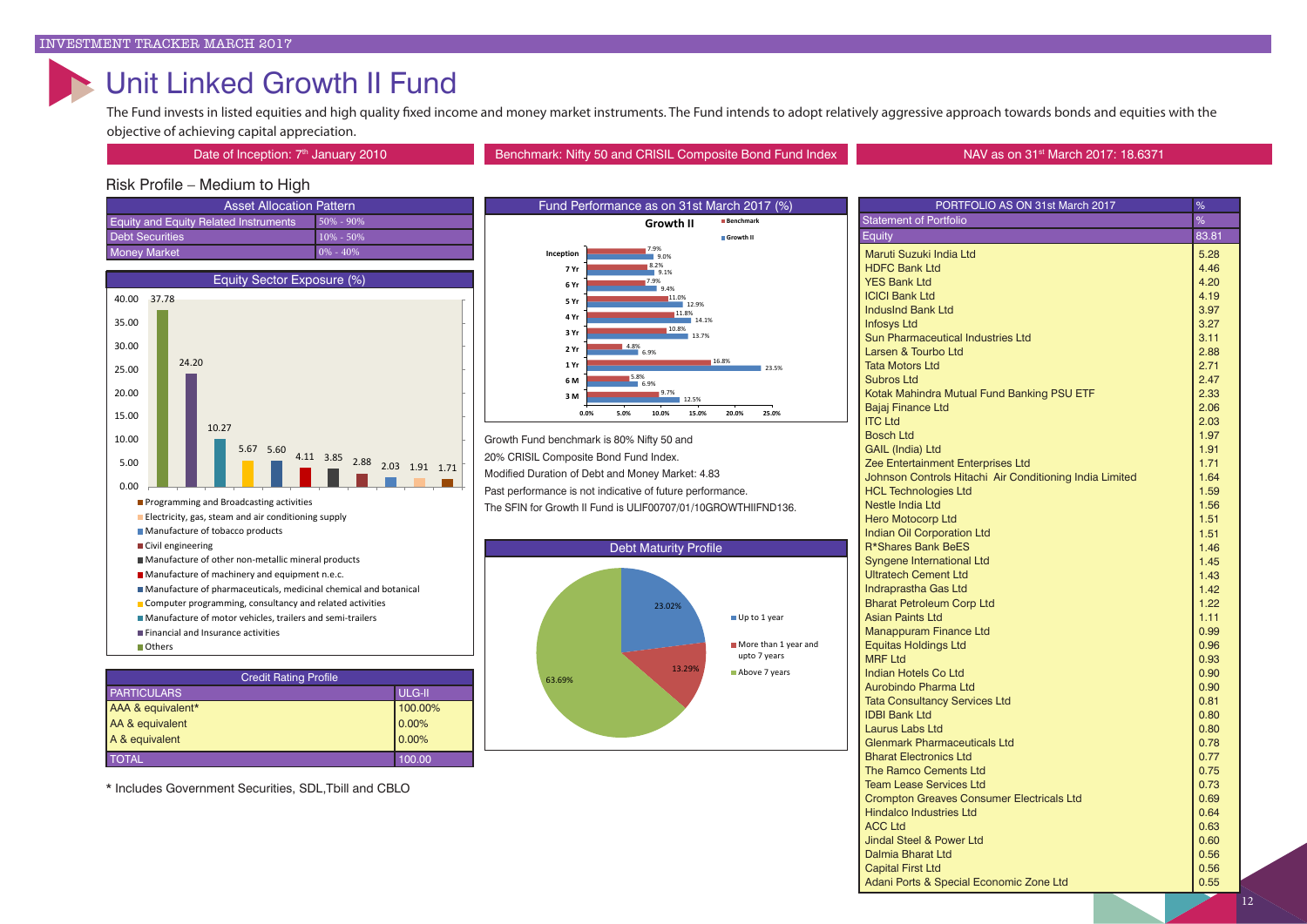### Unit Linked Growth II Fund

| <b>L&amp;T Finance Holdings Ltd</b><br>Manganese Ore India Ltd<br><b>Fortis Healthcare Ltd</b><br>Godrei Consumer Products Ltd<br>Kotak Mahindra Bank Ltd<br><b>Petronet LNG Ltd</b><br>Vedanta Ltd<br><b>Birla Corporation Ltd</b><br><b>Bharat Forge Ltd</b><br>Satin Creditcare Network Ltd<br><b>Tata Motors Ltd DVR</b><br><b>CL Educate Ltd</b><br><b>Greenply Industries Ltd</b><br><b>Kajaria Ceramics Ltd</b><br><b>SRF Ltd</b><br>Debt and Others                                                                                                                                                                                                                                                    | 0.54<br>0.43<br>0.43<br>0.41<br>0.41<br>0.40<br>0.37<br>0.31<br>0.31<br>0.31<br>0.31<br>0.27<br>0.27<br>0.17<br>0.06                                                         |
|----------------------------------------------------------------------------------------------------------------------------------------------------------------------------------------------------------------------------------------------------------------------------------------------------------------------------------------------------------------------------------------------------------------------------------------------------------------------------------------------------------------------------------------------------------------------------------------------------------------------------------------------------------------------------------------------------------------|------------------------------------------------------------------------------------------------------------------------------------------------------------------------------|
|                                                                                                                                                                                                                                                                                                                                                                                                                                                                                                                                                                                                                                                                                                                | 16.19                                                                                                                                                                        |
| 8.30% Govt. of India<br>CBLO - 03APR2017<br>9.00% Power Fin Corp. Ltd. NCD<br>6.97% Govt. of India<br>6.35% Govt. of India<br>7.61% Govt. of India GSEC<br>9.50% Bajaj Finance Ltd. NCD<br>8.26% Govt. of India<br>7.06% Govt. of India GSEC<br>9.23% Govt. of India<br>10.25% Reliance Gas Transport Infrastructure Ltd<br>8.24% Govt. of India GSEC<br>8.385% IDFC Infra Finance Ltd NCD<br>8.17% Govt. of India<br>8.70% Great Eastern Shipping Co Ltd NCD<br>10.40% Reliance Ports & Terminals Ltd. NCD<br>8.57% India Infradebt Ltd NCD<br>8.35% Uttar Pradesh State Dev. Loan SPL<br>6.90% Govt. of India Oil Bond<br>8.7% Power Fin Corp. Ltd. NCD<br>8.13% Govt. of India<br><b>Net Current Assets</b> | 3.22<br>2.91<br>1.78<br>1.05<br>0.99<br>0.83<br>0.75<br>0.66<br>0.57<br>0.44<br>0.41<br>0.40<br>0.38<br>0.36<br>0.32<br>0.24<br>0.24<br>0.15<br>0.11<br>0.08<br>0.01<br>0.31 |
| Total                                                                                                                                                                                                                                                                                                                                                                                                                                                                                                                                                                                                                                                                                                          | 100.00                                                                                                                                                                       |

 $\vert$  13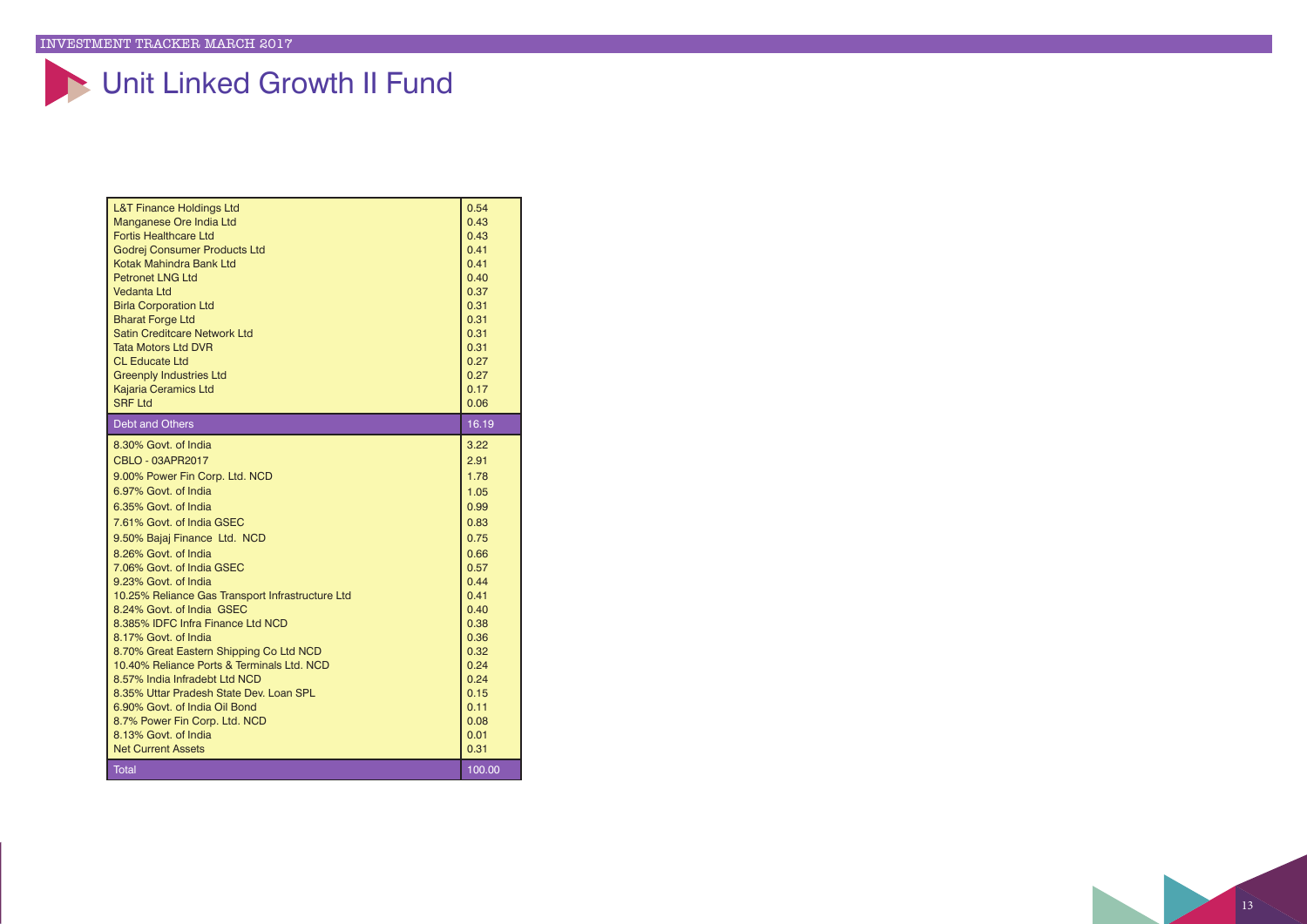### Unit Linked Growth Plus Fund

The Fund invests in listed equities and high quality fixed income and money market instruments. The Fund intends to adopt relatively aggressive approach towards bonds and equities with the objective of achieving capital appreciation.

Date of Inception: 13<sup>th</sup> September 2010 **Benchmark: Nifty 50 and CRISIL Composite Bond Fund Index NAV as on 31st March 2017: 16.0037** 

#### Risk Profile – Medium to High

| <b>Asset Allocation Pattern</b>              |               |  |
|----------------------------------------------|---------------|--|
| <b>Equity and Equity Related Instruments</b> | $50\% - 90\%$ |  |
| <b>Debt Securities</b>                       | $10\% - 50\%$ |  |
| <b>Money Market</b>                          | $0\% - 40\%$  |  |
|                                              |               |  |
| Equity Sector Exposure (%)                   |               |  |



| <b>Credit Rating Profile</b> |                |  |
|------------------------------|----------------|--|
| <b>PARTICULARS</b>           | <b>ULGPLUS</b> |  |
| AAA & equivalent*            | 100.00%        |  |
| AA & equivalent              | 0.00%          |  |
| A & equivalent               | 0.00%          |  |
| <b>TOTAL</b>                 | 100.00         |  |

\* Includes Government Securities, SDL,Tbill and CBLO



Growth Fund benchmark is 80% Nifty 50 and 20% CRISIL Composite Bond Fund Index. Modified Duration of Debt and Money Market: 4.82 Past performance is not indicative of future performance. The SFIN for Growth II Fund is ULIF00913/09/10GROWTPLFND136



| PORTFOLIO AS ON 31st March 2017<br>%                        |              |  |
|-------------------------------------------------------------|--------------|--|
| %<br><b>Statement of Portfolio</b>                          |              |  |
| <b>Equity</b>                                               | 81.95        |  |
| Maruti Suzuki India Ltd                                     | 5.20         |  |
| <b>HDFC Bank Ltd</b>                                        | 4.49         |  |
| <b>ICICI Bank Ltd</b>                                       | 4.17         |  |
| <b>YES Bank Ltd</b>                                         | 4.13         |  |
| <b>IndusInd Bank Ltd</b>                                    | 3.94         |  |
| <b>Infosys Ltd</b>                                          | 3.20         |  |
| <b>Sun Pharmaceutical Industries Ltd</b>                    | 3.11         |  |
| Larsen & Tourbo Ltd                                         | 2.80         |  |
| <b>Tata Motors Ltd</b>                                      | 2.51         |  |
| Kotak Mahindra Mutual Fund Banking PSU ETF                  | 2.42         |  |
| <b>Bajaj Finance Ltd</b>                                    | 2.03         |  |
| Subros Ltd                                                  | 2.02         |  |
| <b>ITC Ltd</b>                                              | 2.01         |  |
| <b>Bosch Ltd</b>                                            | 1.96         |  |
| <b>GAIL (India) Ltd</b>                                     | 1.86         |  |
| Zee Entertainment Enterprises Ltd                           | 1.64         |  |
| Johnson Controls Hitachi Air Conditioning India Limited     | 1.57         |  |
| <b>HCL Technologies Ltd</b>                                 | 1.55         |  |
| <b>Indian Oil Corporation Ltd</b>                           | 1.52         |  |
| Nestle India Ltd                                            | 1.51         |  |
| <b>Hero Motocorp Ltd</b>                                    | 1.49         |  |
| Syngene International Ltd                                   | 1.48         |  |
| <b>Indraprastha Gas Ltd</b><br><b>Ultratech Cement Ltd</b>  | 1.43         |  |
|                                                             | 1.43         |  |
| R*Shares Bank BeES                                          | 1.31<br>1.18 |  |
| <b>Bharat Petroleum Corp Ltd</b><br><b>Asian Paints Ltd</b> | 1.08         |  |
| <b>Manappuram Finance Ltd</b>                               | 0.99         |  |
| <b>Equitas Holdings Ltd</b>                                 | 0.96         |  |
| <b>MRF Ltd</b>                                              | 0.91         |  |
| <b>Indian Hotels Co Ltd</b>                                 | 0.88         |  |
| Aurobindo Pharma Ltd                                        | 0.87         |  |
| Laurus Labs Ltd                                             | 0.80         |  |
| <b>Glenmark Pharmaceuticals Ltd</b>                         | 0.78         |  |
| <b>IDBI Bank Ltd</b>                                        | 0.77         |  |
| <b>Tata Consultancy Services Ltd</b>                        | 0.76         |  |
| <b>Bharat Electronics Ltd</b>                               | 0.76         |  |
| The Ramco Cements Ltd                                       | 0.74         |  |
| <b>Team Lease Services Ltd</b>                              | 0.69         |  |
| <b>Crompton Greaves Consumer Electricals Ltd</b>            | 0.65         |  |
| <b>Hindalco Industries Ltd</b>                              | 0.64         |  |
| <b>ACC Ltd</b>                                              | 0.60         |  |
| <b>Jindal Steel &amp; Power Ltd</b>                         | 0.60         |  |
| <b>Dalmia Bharat Ltd</b>                                    | 0.55         |  |
| <b>Capital First Ltd</b>                                    | 0.53         |  |
| <b>L&amp;T Finance Holdings Ltd</b>                         | 0.52         |  |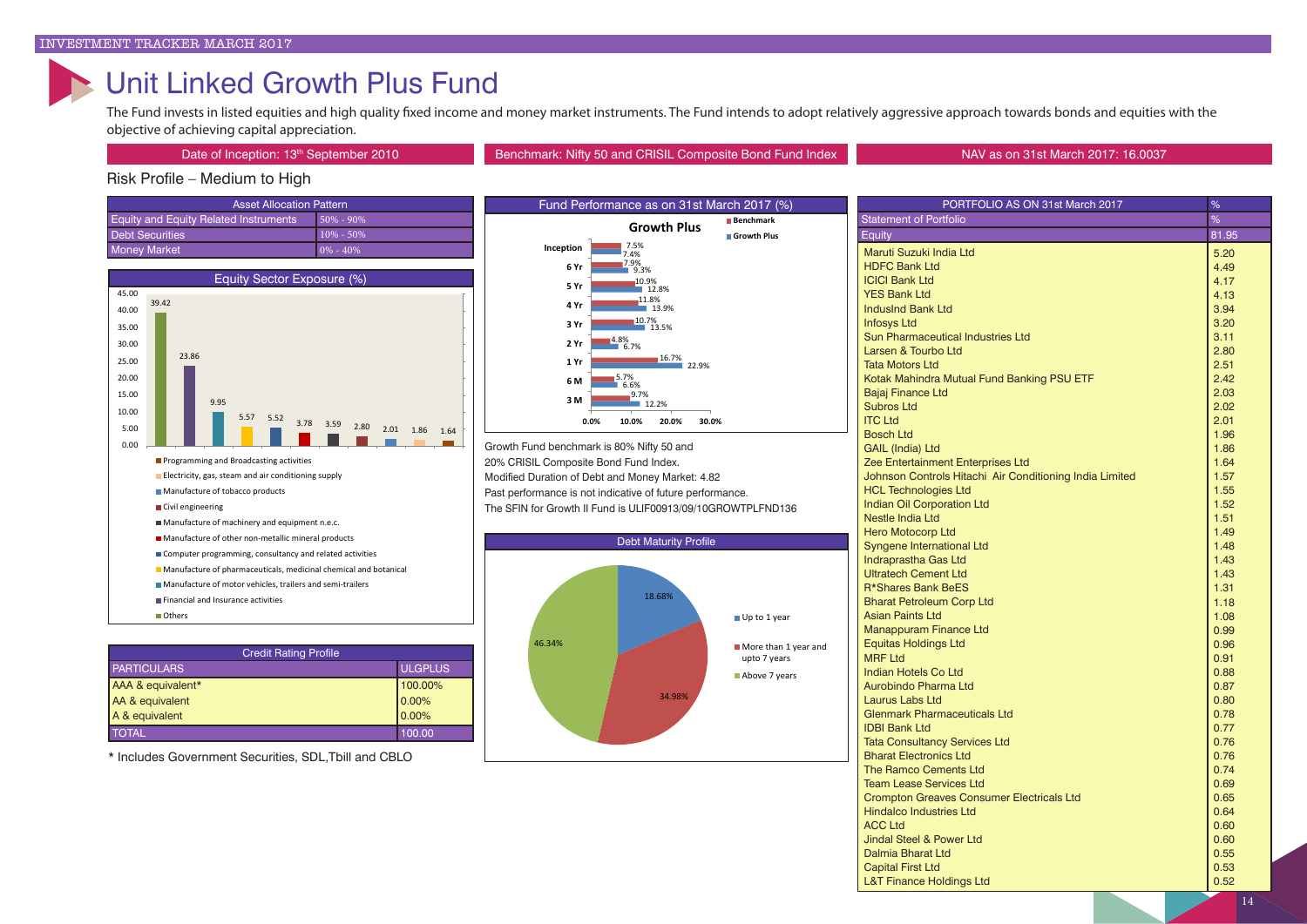# Unit Linked Growth Plus Fund

| Adani Ports & Special Economic Zone Ltd          | 0.51   |
|--------------------------------------------------|--------|
| Manganese Ore India Ltd                          | 0.43   |
| <b>Fortis Healthcare Ltd</b>                     | 0.43   |
| Kotak Mahindra Bank Ltd                          | 0.41   |
| <b>Petronet LNG Ltd</b>                          | 0.40   |
| Godrej Consumer Products Ltd                     | 0.38   |
| <b>Vedanta Ltd</b>                               | 0.37   |
| Satin Creditcare Network Ltd                     | 0.30   |
| <b>Bharat Forge Ltd</b>                          | 0.30   |
| <b>Birla Corporation Ltd</b>                     | 0.30   |
| <b>Tata Motors Ltd DVR</b>                       | 0.28   |
| <b>Greenply Industries Ltd</b>                   | 0.27   |
| <b>CL Educate Ltd</b>                            | 0.27   |
| <b>Kajaria Ceramics Ltd</b>                      | 0.17   |
| <b>SRF Ltd</b>                                   | 0.06   |
|                                                  |        |
| <b>Debt and Others</b>                           | 18.05  |
| CBLO - 03APR2017                                 | 3.04   |
| 6.35% Govt. of India                             | 2.50   |
| 9.23% Govt. of India                             | 1.86   |
| 8.83% Govt. of India                             | 1.51   |
| 7.61% Govt. of India GSEC                        | 1.47   |
| 8.30% Govt. of India                             | 1.01   |
| 8.17% Govt. of India                             | 0.71   |
| 9.24% LIC Housing Fin. Ltd. NCD                  | 0.58   |
| 7.06% Govt. of India GSEC                        | 0.56   |
| 9.00% Power Fin Corp. Ltd. NCD                   | 0.55   |
| 8.97% Govt. of India                             | 0.55   |
| 7.80% Govt. of India                             | 0.55   |
| 6.84% Govt. of India GSEC                        | 0.37   |
| 8.60% IDFC Infra Finance Ltd NCD                 | 0.28   |
| 7.80% Govt. of India                             | 0.27   |
| 8.08% Tata Sons Ltd, NCD                         | 0.27   |
| 9.50% Bajaj Finance Ltd. NCD                     | 0.27   |
| 6.97% Govt. of India                             | 0.27   |
| 10.40% Reliance Ports & Terminals Ltd. NCD       | 0.20   |
| 10.25% Reliance Gas Transport Infrastructure Ltd | 0.15   |
| 8.57% India Infradebt Ltd NCD                    | 0.14   |
| 7.73% Govt. of India GSEC                        | 0.14   |
| 7.16% Govt. of India                             | 0.13   |
| 9.75% Rural Electrification Corp. Ltd.           | 0.12   |
| 9.61% Power Fin Corp. Ltd. NCD                   | 0.06   |
| 9.18% Tata Sons Ltd. NCD                         | 0.06   |
| 8.35% Uttar Pradesh State Dev. Loan SPL          | 0.05   |
| 6.90% Govt. of India Oil Bond                    | 0.03   |
| <b>Net Current Assets</b>                        | 0.35   |
| <b>Total</b>                                     | 100.00 |
|                                                  |        |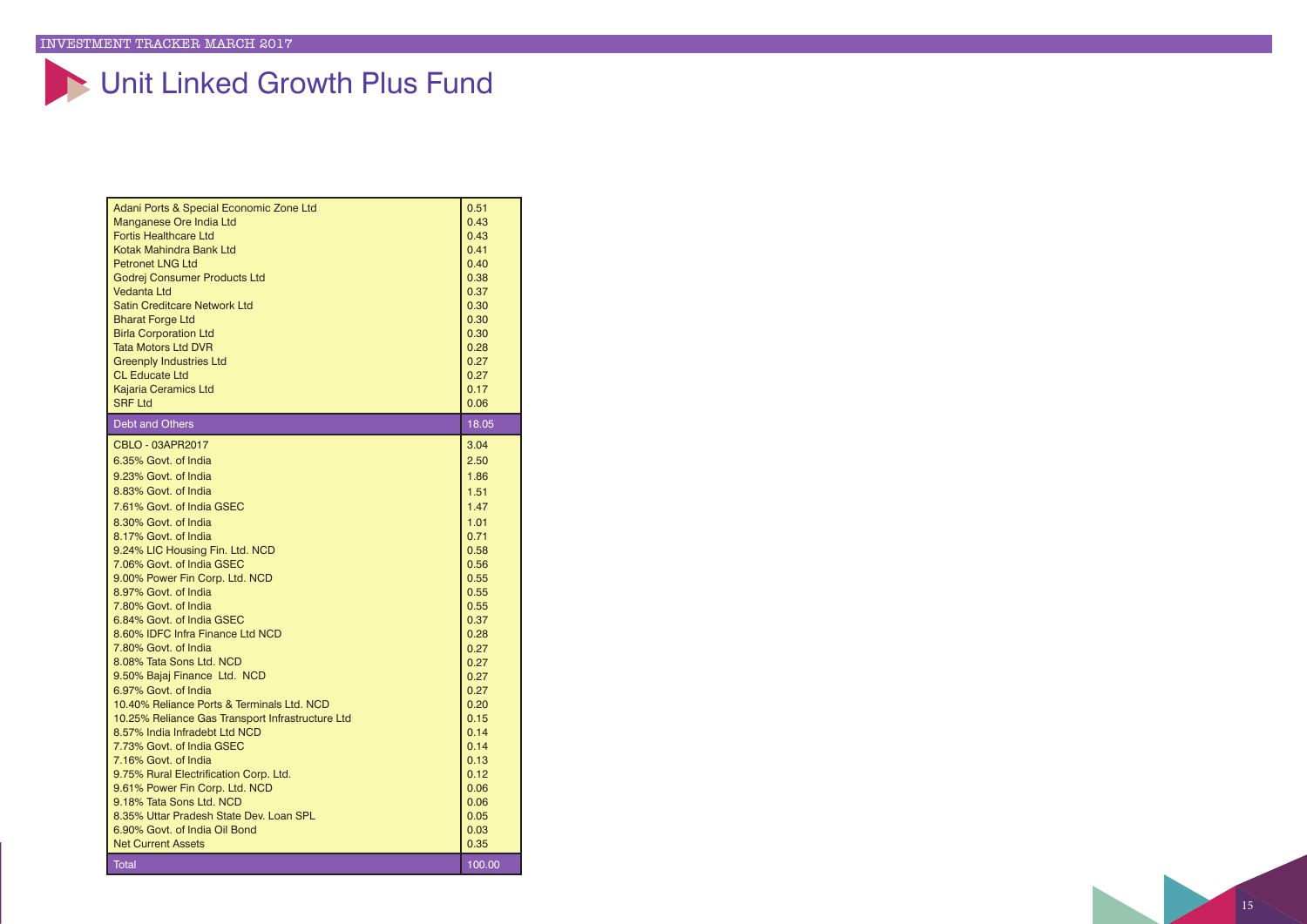### Unit Linked Balanced Fund

The Fund adopts a relatively balanced approach towards bonds and equities exposure with the objective of achieving capital appreciation with minimal short-term performance volatility.

Date of Inception: 16<sup>th</sup> June 2008 **Benchmark: Nifty 50 and CRISIL Composite Bond Fund Index NAV as on 31st March 2017: 22.5880** 

### Risk Profile – Medium

| <b>Asset Allocation Pattern</b>              |               |
|----------------------------------------------|---------------|
| <b>Equity and Equity Related Instruments</b> | $30\% - 70\%$ |
| <b>Debt Securities</b>                       | $30\% - 70\%$ |
| Money Market                                 | $0\% - 40\%$  |
|                                              |               |



| <b>Credit Rating Profile</b> |            |  |
|------------------------------|------------|--|
| <b>PARTICULARS</b>           | <b>ULB</b> |  |
| AAA & equivalent*            | 99.47%     |  |
| AA & equivalent              | 0.53%      |  |
| A & equivalent               | $0.00\%$   |  |
| <b>TOTAL</b>                 | 100.00     |  |

\* Includes Government Securities, SDL,Tbill and CBLO



Balanced Fund benchmark is 50% Nifty 50 and 50% CRISIL Customized Bond Fund Index. Modified Duration of Debt and Money Market: 5.10 Past performance is not indicative of future performance. The SFIN for Balanced Fund is ULIF00316/06/08BLNCEDFUND136.



| PORTFOLIO AS ON 31st March 2017<br>%                    |              |  |  |
|---------------------------------------------------------|--------------|--|--|
| Statement of Portfolio                                  | %            |  |  |
| Equity                                                  | 54.53        |  |  |
| Maruti Suzuki India Ltd                                 | 2.95         |  |  |
| <b>ICICI Bank Ltd</b>                                   | 2.85         |  |  |
| <b>HDFC Bank Ltd</b>                                    | 2.85         |  |  |
| <b>YES Bank Ltd</b>                                     | 2.69         |  |  |
| <b>IndusInd Bank Ltd</b>                                | 2.63         |  |  |
| <b>Infosys Ltd</b>                                      | 2.19         |  |  |
| <b>Tata Motors Ltd</b>                                  | 2.08         |  |  |
| <b>Sun Pharmaceutical Industries Ltd</b>                | 1.91         |  |  |
| Larsen & Tourbo Ltd                                     | 1.91         |  |  |
| <b>HCL Technologies Ltd</b>                             | 1.34         |  |  |
| <b>Bajaj Finance Ltd</b>                                | 1.28         |  |  |
| <b>GAIL (India) Ltd</b>                                 | 1.27         |  |  |
| <b>Bosch Ltd</b>                                        | 1.19         |  |  |
| <b>ITC Ltd</b>                                          | 1.19         |  |  |
| <b>Syngene International Ltd</b>                        | 1.10         |  |  |
| Zee Entertainment Enterprises Ltd                       | 1.06         |  |  |
| <b>State Bank of India</b>                              | 1.01         |  |  |
| <b>Hero Motocorp Ltd</b>                                | 0.97         |  |  |
| <b>Indian Oil Corporation Ltd</b>                       | 0.97         |  |  |
| Nestle India Ltd                                        | 0.97         |  |  |
| Johnson Controls Hitachi Air Conditioning India Limited | 0.94         |  |  |
| <b>Ultratech Cement Ltd</b>                             | 0.94         |  |  |
| <b>Indraprastha Gas Ltd</b>                             | 0.89         |  |  |
| <b>Bharat Petroleum Corp Ltd</b>                        | 0.86         |  |  |
| <b>Asian Paints Ltd</b>                                 | 0.84         |  |  |
| <b>Manappuram Finance Ltd</b>                           | 0.79         |  |  |
| <b>Team Lease Services Ltd</b>                          | 0.78         |  |  |
| <b>Crompton Greaves Consumer Electricals Ltd</b>        | 0.73<br>0.70 |  |  |
| <b>Equitas Holdings Ltd</b><br><b>Capital First Ltd</b> | 0.69         |  |  |
| <b>Subros Ltd</b>                                       | 0.64         |  |  |
| <b>IDBI Bank Ltd</b>                                    | 0.63         |  |  |
| Aurobindo Pharma Ltd                                    | 0.60         |  |  |
| <b>Glenmark Pharmaceuticals Ltd</b>                     | 0.58         |  |  |
| <b>Tata Consultancy Services Ltd</b>                    | 0.53         |  |  |
| <b>Hindustan Unilever Ltd</b>                           | 0.53         |  |  |
| Laurus Labs Ltd                                         | 0.53         |  |  |
| <b>Bharat Electronics Ltd</b>                           | 0.49         |  |  |
| <b>Fortis Healthcare Ltd</b>                            | 0.48         |  |  |
| Adani Ports & Special Economic Zone Ltd                 | 0.48         |  |  |
| <b>MRF Ltd</b>                                          | 0.48         |  |  |
| <b>ACC Ltd</b>                                          | 0.47         |  |  |
| The Ramco Cements Ltd                                   | 0.47         |  |  |
| <b>L&amp;T Finance Holdings Ltd</b>                     | 0.46         |  |  |
| <b>Hindalco Industries Ltd</b>                          | 0.45         |  |  |
|                                                         |              |  |  |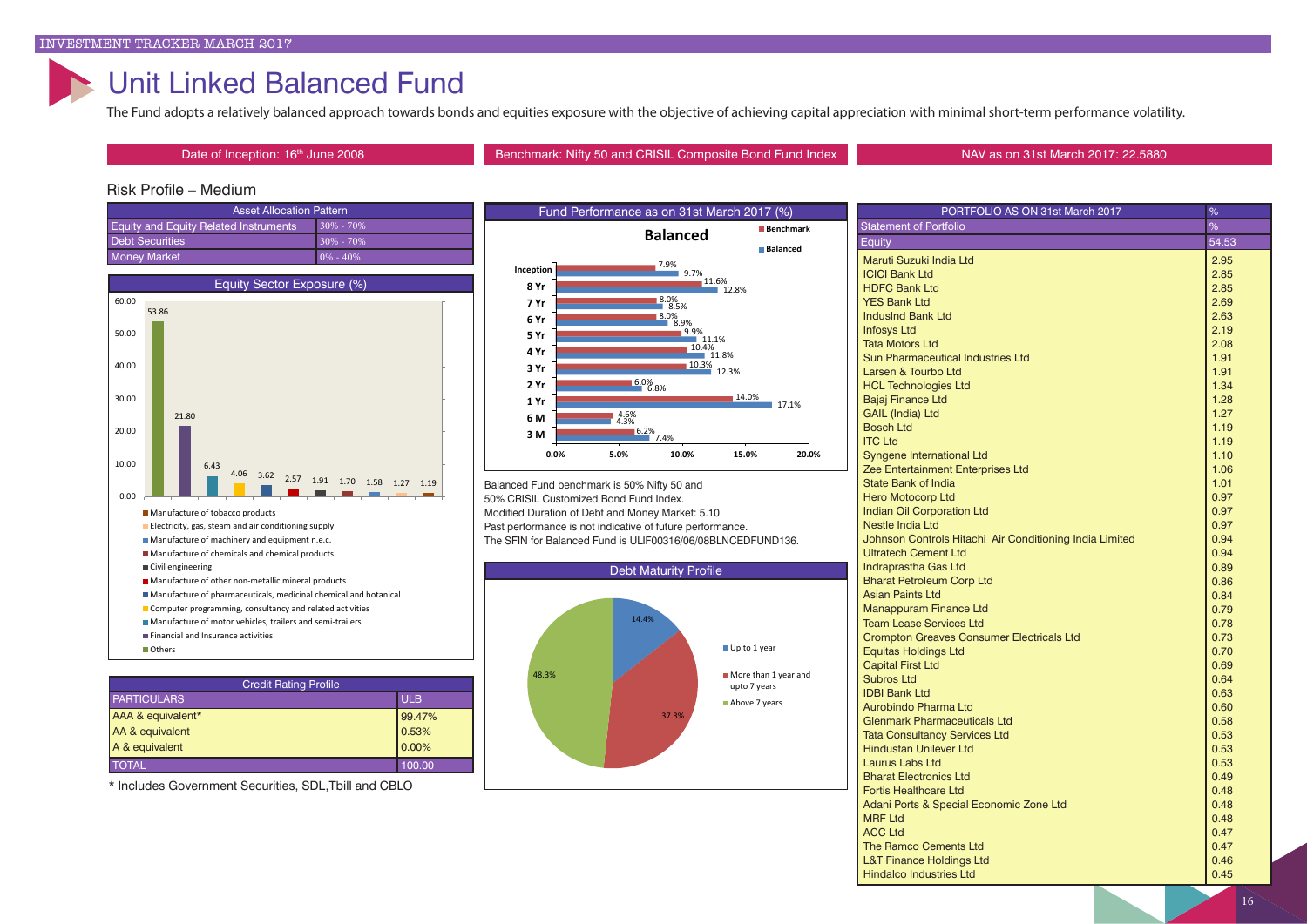# Unit Linked Balanced Fund

| Indian Hotels Co Ltd                                     | 0.40         |
|----------------------------------------------------------|--------------|
| Satin Creditcare Network Ltd                             | 0.40         |
| Manganese Ore India Ltd                                  | 0.39         |
| Jindal Steel & Power Ltd                                 | 0.37         |
| <b>Dalmia Bharat Ltd</b>                                 | 0.36         |
| Godrej Consumer Products Ltd                             | 0.29         |
| <b>CL Educate Ltd</b>                                    | 0.27         |
| Vedanta Ltd                                              | 0.26         |
| <b>Petronet LNG Ltd</b>                                  | 0.25         |
| <b>Birla Corporation Ltd</b>                             | 0.23         |
| <b>Tata Motors Ltd DVR</b>                               | 0.21         |
| <b>Bharat Forge Ltd</b>                                  | 0.20         |
| <b>Greenply Industries Ltd</b>                           | 0.18         |
| <b>United Spirits Ltd</b>                                | 0.18         |
| Kajaria Ceramics Ltd                                     | 0.10         |
| <b>SRF Ltd</b>                                           | 0.04         |
| <b>Debt and Others</b>                                   | 45.47        |
| 9.00% Power Fin Corp. Ltd. NCD                           | 6.52         |
| 8.83% Govt. of India                                     | 4.25         |
| 9.23% Govt. of India                                     | 3.83         |
| 8.30% Govt. of India                                     | 3.34         |
| CBLO - 03APR2017                                         | 2.88         |
| 6.35% Govt. of India                                     | 2.52         |
| 6.84% Govt. of India GSEC                                | 2.49         |
| 9.75% Rural Electrification Corp. Ltd.                   | 2.21         |
| 9.18% Tata Sons Ltd. NCD                                 | 1.94         |
| 8.83% Govt. of India                                     | 1.92         |
| 10.10% HDB Financial Services Ltd. NCD                   | 1.84         |
| 10.40% Reliance Ports & Terminals Ltd. NCD               | 1.56         |
| 10.25% Reliance Gas Transport Infrastructure Ltd         | 1.55         |
| 9.24% LIC Housing Fin. Ltd. NCD                          | 1.23         |
| 7.06% Govt. of India GSEC                                | 1.10         |
| 8.68% National Cap Reg Plan NCD                          | 0.91         |
| 8.27% Govt. of India                                     | 0.59         |
| 9.36% Power Fin Corp. Ltd. NCD                           | 0.48         |
| 7.80% Govt. of India                                     | 0.44         |
| 8.35% Uttar Pradesh State Dev. Loan SPL                  | 0.35         |
| 8.24% Govt. of India GSEC                                | 0.30         |
| 9.50% Bajaj Finance Ltd. NCD                             | 0.29         |
| 9.75% IL&FS Financial Services Ltd NCD                   | 0.28         |
| 9.61% Power Fin Corp. Ltd. NCD                           | 0.24         |
| 9.45% Bajaj Finance Ltd. NCD                             | 0.24         |
| 9.09% Indian Railways Fin. Corp. NCD                     | 0.16         |
| 8.57% India Infradebt Ltd NCD<br>8.97% Tata Sons Ltd NCD | 0.15         |
| 7.80% Govt. of India                                     | 0.15<br>0.15 |
| 8.70% Great Eastern Shipping Co Ltd NCD                  | 0.12         |
|                                                          |              |

|  | 9.80% LIC Housing Fin. Ltd. NCD      | 0.11 |
|--|--------------------------------------|------|
|  | 8.39% Andhra Pradesh State Dev. Loan | 0.09 |
|  | 6.90% Govt. of India Oil Bond        | 0.08 |
|  | 10% ICICI Bank Ltd. NCD              | 0.08 |
|  | 8.30% Govt. of India                 | 0.03 |
|  | 8.13% Govt. of India                 | 0.03 |
|  | <b>Net Current Assets</b>            | 1.03 |
|  | ั∩tal                                |      |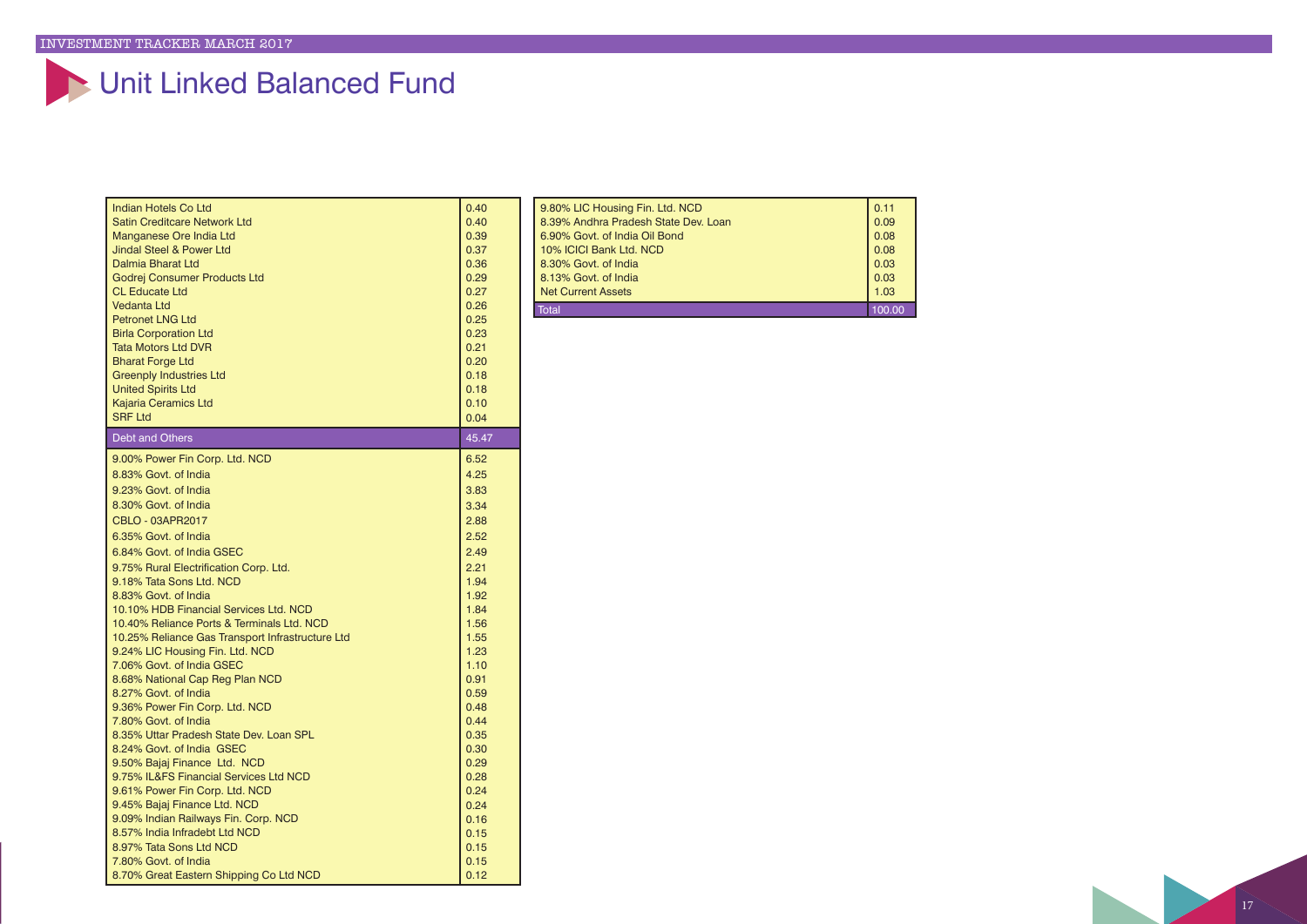### Unit Linked Balanced II Fund

The Fund adopts a relatively balanced approach towards bonds and equities exposure with the objective of achieving capital appreciation with minimal short-term performance volatility.

|  | Date of Inception: 7 <sup>th</sup> January 2010 |  |  |  |
|--|-------------------------------------------------|--|--|--|
|--|-------------------------------------------------|--|--|--|

#### Benchmark: Nifty 50 and CRISIL Composite Bond Fund Index **Department 2010 Benchmark: Nifty 50 and CRISIL Composite Bond Fund Index**

#### Risk Profile – Medium

| <b>Asset Allocation Pattern</b>              |                |
|----------------------------------------------|----------------|
| <b>Equity and Equity Related Instruments</b> | $130\% - 70\%$ |
| Debt Securities                              | $130\% - 70\%$ |
| <b>Money Market</b>                          | $0\% - 40\%$   |



| <b>Credit Rating Profile</b> |          |
|------------------------------|----------|
| <b>PARTICULARS</b>           | ULB-II   |
| AAA & equivalent*            | 100.00%  |
| AA & equivalent              | $0.00\%$ |
| A & equivalent               | $0.00\%$ |
| <b>TOTAL</b>                 | 100.00   |

\* Includes Government Securities, SDL,Tbill and CBLO



Balanced Fund benchmark is 50% Nifty 50 and 50% CRISIL Customized Bond Index. Modified Duration of Debt and Money Market: 4.89 Past performance is not Indicative of future performance. The SFIN for Balanced II Fund is ULIF00807/01/10BLNCDIIFND136.



| PORTFOLIO AS ON 31st March 2017                         | %     |
|---------------------------------------------------------|-------|
| <b>Statement of Portfolio</b>                           | %     |
| Equity                                                  | 54.75 |
| Maruti Suzuki India Ltd                                 | 2.97  |
| <b>HDFC Bank Ltd</b>                                    | 2.88  |
| <b>ICICI Bank Ltd</b>                                   | 2.88  |
| <b>YES Bank Ltd</b>                                     | 2.71  |
| <b>IndusInd Bank Ltd</b>                                | 2.70  |
| <b>Infosys Ltd</b>                                      | 2.17  |
| <b>Tata Motors Ltd</b>                                  | 2.08  |
| <b>Sun Pharmaceutical Industries Ltd</b>                | 1.93  |
| Larsen & Tourbo Ltd                                     | 1.89  |
| <b>HCL Technologies Ltd</b>                             | 1.35  |
| <b>Bajaj Finance Ltd</b>                                | 1.27  |
| <b>GAIL (India) Ltd</b>                                 | 1.24  |
| <b>ITC Ltd</b>                                          | 1.22  |
| <b>Bosch Ltd</b>                                        | 1.21  |
| Zee Entertainment Enterprises Ltd                       | 1.05  |
| State Bank of India                                     | 1.01  |
| <b>Syngene International Ltd</b>                        | 1.00  |
| <b>Hero Motocorp Ltd</b>                                | 0.98  |
| <b>Indian Oil Corporation Ltd</b>                       | 0.97  |
| Nestle India Ltd                                        | 0.96  |
| <b>Ultratech Cement Ltd</b>                             | 0.95  |
| Johnson Controls Hitachi Air Conditioning India Limited | 0.92  |
| Indraprastha Gas Ltd                                    | 0.90  |
| <b>Asian Paints Ltd</b>                                 | 0.85  |
| <b>Bharat Petroleum Corp Ltd</b>                        | 0.82  |
| <b>Manappuram Finance Ltd</b>                           | 0.79  |
| <b>Team Lease Services Ltd</b>                          | 0.76  |
| <b>IDBI Bank Ltd</b>                                    | 0.72  |
| <b>Equitas Holdings Ltd</b>                             | 0.71  |
| <b>Crompton Greaves Consumer Electricals Ltd</b>        | 0.70  |
| <b>Capital First Ltd</b>                                | 0.69  |
| Subros Ltd                                              | 0.63  |
| Aurobindo Pharma Ltd                                    | 0.60  |
| <b>Glenmark Pharmaceuticals Ltd</b>                     | 0.60  |
| Laurus Labs Ltd                                         | 0.53  |
| <b>Hindustan Unilever Ltd</b>                           | 0.53  |
| <b>Tata Consultancy Services Ltd</b>                    | 0.53  |
| Indian Hotels Co Ltd                                    | 0.51  |
| <b>Bharat Electronics Ltd</b>                           | 0.50  |
| Adani Ports & Special Economic Zone Ltd                 | 0.49  |
| <b>The Ramco Cements Ltd</b>                            | 0.48  |
| MRF I td                                                | 0.48  |
| <b>Fortis Healthcare Ltd</b>                            | 0.47  |
| <b>Hindalco Industries Ltd</b>                          | 0.47  |
| <b>L&amp;T Finance Holdings Ltd</b>                     | 0.46  |
| <b>ACC Ltd</b>                                          | 0.45  |
|                                                         |       |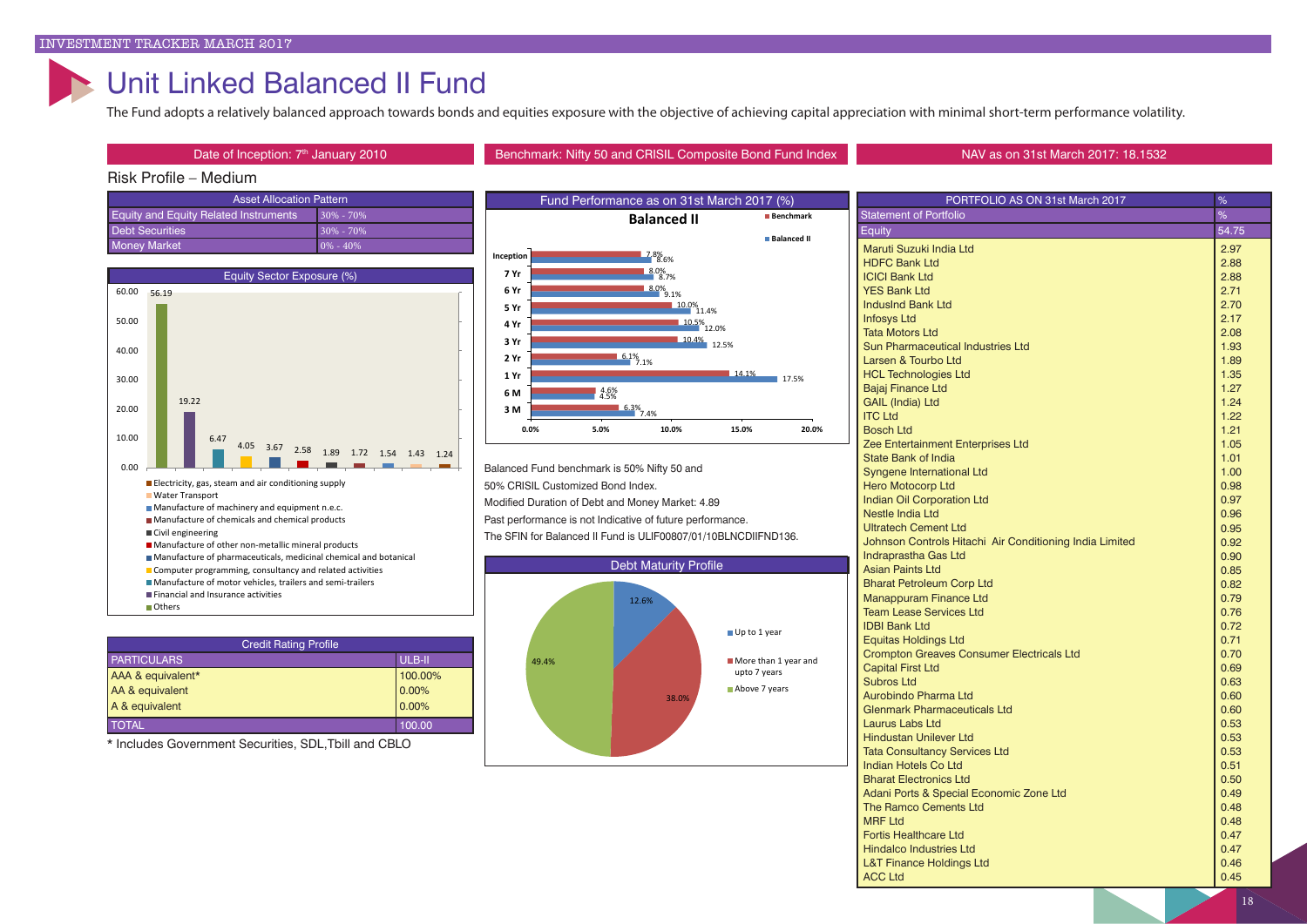# Unit Linked Balanced II Fund

| <b>Satin Creditcare Network Ltd</b>              | 0.40  |
|--------------------------------------------------|-------|
| Manganese Ore India Ltd                          | 0.39  |
| <b>Jindal Steel &amp; Power Ltd</b>              | 0.38  |
| <b>Dalmia Bharat Ltd</b>                         | 0.36  |
| Godrej Consumer Products Ltd                     | 0.29  |
| <b>CL Educate Ltd</b>                            | 0.27  |
| Vedanta Ltd                                      | 0.26  |
| <b>Petronet LNG Ltd</b>                          | 0.25  |
| <b>Birla Corporation Ltd</b>                     | 0.23  |
| <b>Tata Motors Ltd DVR</b>                       | 0.20  |
| <b>Bharat Forge Ltd</b>                          | 0.19  |
| <b>United Spirits Ltd</b>                        | 0.18  |
| <b>Greenply Industries Ltd</b>                   | 0.18  |
| <b>Kajaria Ceramics Ltd</b>                      | 0.10  |
| <b>SRF Ltd</b>                                   | 0.04  |
| <b>Debt and Others</b>                           | 45.25 |
| 8.30% Govt. of India                             | 8.01  |
| 9.00% Power Fin Corp. Ltd. NCD                   | 3.48  |
| CBLO - 03APR2017                                 | 3.43  |
| 6.84% Govt. of India GSEC                        | 2.93  |
| 8.97% Govt. of India                             | 2.28  |
| 9.24% LIC Housing Fin. Ltd. NCD                  | 1.46  |
| 8.70% Great Eastern Shipping Co Ltd NCD          | 1.43  |
| 8.15% Govt. of India                             | 1.43  |
| 10.40% Reliance Ports & Terminals Ltd. NCD       | 1.42  |
| 8.7% Power Fin Corp. Ltd. NCD                    | 1.31  |
| 6.35% Govt. of India                             | 1.27  |
| 7.80% Govt. of India                             | 1.25  |
| 9.09% Indian Railways Fin. Corp. NCD             | 1.19  |
| 9.23% Govt. of India                             | 1.18  |
| 10.10% HDB Financial Services Ltd. NCD           | 1.08  |
| 10.25% Reliance Gas Transport Infrastructure Ltd | 1.03  |
| 9.02% Rural Electrification Corporation Ltd      | 0.86  |
| 9.18% Power Fin Corp. Ltd. NCD                   | 0.85  |
| 8.08% Govt. of India                             | 0.85  |
| 9.75% Rural Electrification Corp. Ltd.           | 0.70  |
| 8.83% Indian Railways Fin. Corp. NCD             | 0.68  |
| 8.27% Govt. of India                             | 0.58  |
| 8.385% IDFC Infra Finance Ltd NCD                | 0.56  |
| 7.80% Govt. of India                             | 0.55  |
| 8.26% Govt. of India                             | 0.54  |
| 9.61% Power Fin Corp. Ltd. NCD                   | 0.52  |
| 8.68% National Cap Reg Plan NCD                  | 0.49  |
| 9.45% LIC Housing Finance Ltd NCD                | 0.43  |
| 9.36% Power Fin Corp. Ltd. NCD                   | 0.34  |
| 8.35% Uttar Pradesh State Dev. Loan SPL          | 0.28  |
| 9.50% Bajaj Finance Ltd. NCD                     | 0.27  |
| 9.75% IL&FS Financial Services Ltd NCD           | 0.27  |

| 9.18% Tata Sons Ltd, NCD      | 0.23   |
|-------------------------------|--------|
| 7.16% Govt. of India          | 0.20   |
| 8.57% India Infradebt Ltd NCD | 0.14   |
| 8.97% Tata Sons Ltd NCD       | 0.14   |
| 6.90% Govt. of India Oil Bond | 0.12   |
| 6.97% Govt. of India          | 0.11   |
| 8.83% Govt. of India          | 0.08   |
| 8.13% Govt. of India          | 0.04   |
| 8.30% Govt. of India          | 0.03   |
| <b>Net Current Assets</b>     | 1.18   |
| Total                         | 100.00 |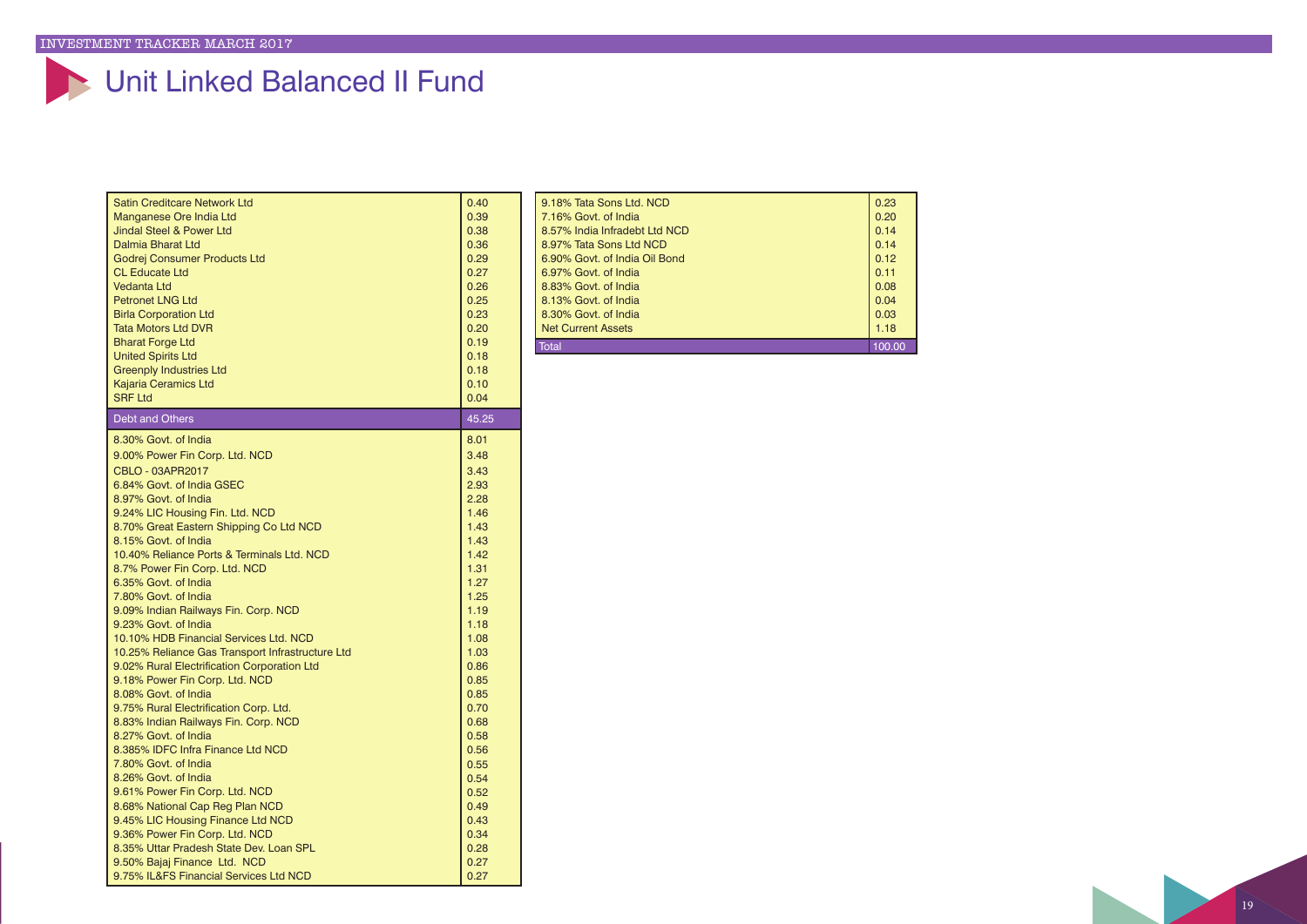### Unit Linked Balanced Plus Fund

The Fund adopts a relatively balanced approach towards bonds and equities exposure with the objective of achieving capital appreciation with minimal short-term performance volatility.

Date of Inception: 13<sup>th</sup> September 2010 **Benchmark: Nifty 50 and CRISIL Composite Bond Fund Index** NAV as on 31st March 2017: 16.1249

#### Risk Profile – Medium



| <b>Credit Rating Profile</b> |                |  |
|------------------------------|----------------|--|
| <b>PARTICULARS</b>           | <b>ULBPLUS</b> |  |
| AAA & equivalent*            | 100.00%        |  |
| AA & equivalent              | $0.00\%$       |  |
| A & equivalent               | 0.00%          |  |
| <b>TOTAL</b>                 | 100.00         |  |

\* Includes Government Securities, SDL,Tbill and CBLO



Balanced Fund benchmark is 50% Nifty 50 and 50% CRISIL Customized Bond Index. Modified Duration of Debt and Money Market: 4.83 Past performance is not Indicative of future performance. The SFIN for Balanced fund is ULIF01013/09/10BLNCDPLFND136.



| PORTFOLIO AS ON 31st March 2017                         | %     |
|---------------------------------------------------------|-------|
| Statement of Portfolio                                  | %     |
| <b>Equity</b>                                           | 52.67 |
| Maruti Suzuki India Ltd                                 | 2.83  |
| <b>ICICI Bank I td.</b>                                 | 2.82  |
| <b>HDFC Bank Ltd</b>                                    | 2.80  |
| <b>YES Bank Ltd</b>                                     | 2.58  |
| <b>IndusInd Bank Ltd</b>                                | 2.56  |
| <b>Infosys Ltd</b>                                      | 2.15  |
| <b>Tata Motors Ltd</b>                                  | 1.99  |
| Sun Pharmaceutical Industries Ltd                       | 1.92  |
| Larsen & Tourbo Ltd                                     | 1.77  |
| <b>HCL Technologies Ltd</b>                             | 1.29  |
| <b>Bajaj Finance Ltd</b>                                | 1.22  |
| <b>GAIL (India) Ltd</b>                                 | 1.20  |
| <b>Bosch Ltd</b>                                        | 1.18  |
| <b>ITC Ltd</b>                                          | 1.17  |
| <b>Crompton Greaves Consumer Electricals Ltd</b>        | 1.16  |
| Zee Entertainment Enterprises Ltd                       | 1.03  |
| <b>State Bank of India</b>                              | 1.01  |
| <b>Syngene International Ltd</b>                        | 1.00  |
| <b>Indian Oil Corporation Ltd</b>                       | 0.94  |
| Nestle India Ltd                                        | 0.94  |
| <b>Hero Motocorp Ltd</b>                                | 0.93  |
| <b>Ultratech Cement Ltd</b>                             | 0.93  |
| Indraprastha Gas Ltd                                    | 0.89  |
| Johnson Controls Hitachi Air Conditioning India Limited | 0.87  |
| <b>Asian Paints Ltd</b>                                 | 0.82  |
| <b>Manappuram Finance Ltd</b>                           | 0.78  |
| <b>Bharat Petroleum Corp Ltd</b>                        | 0.77  |
| <b>Equitas Holdings Ltd</b>                             | 0.69  |
| <b>Team Lease Services Ltd</b>                          | 0.68  |
| <b>Capital First Ltd</b>                                | 0.66  |
| <b>IDBI Bank Ltd</b>                                    | 0.62  |
| <b>Glenmark Pharmaceuticals Ltd</b>                     | 0.58  |
| Aurobindo Pharma Ltd                                    | 0.58  |
| <b>Indian Hotels Co Ltd</b>                             | 0.54  |
| <b>L&amp;T Finance Holdings Ltd</b>                     | 0.53  |
| <b>Hindustan Unilever Ltd</b>                           | 0.51  |
| Laurus Labs Ltd                                         | 0.50  |
| <b>Tata Consultancy Services Ltd</b>                    | 0.48  |
| <b>Bharat Electronics Ltd</b>                           | 0.47  |
| MRF I td                                                | 0.47  |
| Adani Ports & Special Economic Zone Ltd                 | 0.47  |
| <b>ACC Ltd</b>                                          | 0.46  |
| The Ramco Cements Ltd                                   | 0.46  |
| <b>Hindalco Industries Ltd</b>                          | 0.45  |
| <b>Fortis Healthcare Ltd</b>                            | 0.43  |
| Satin Creditcare Network Ltd                            | 0.39  |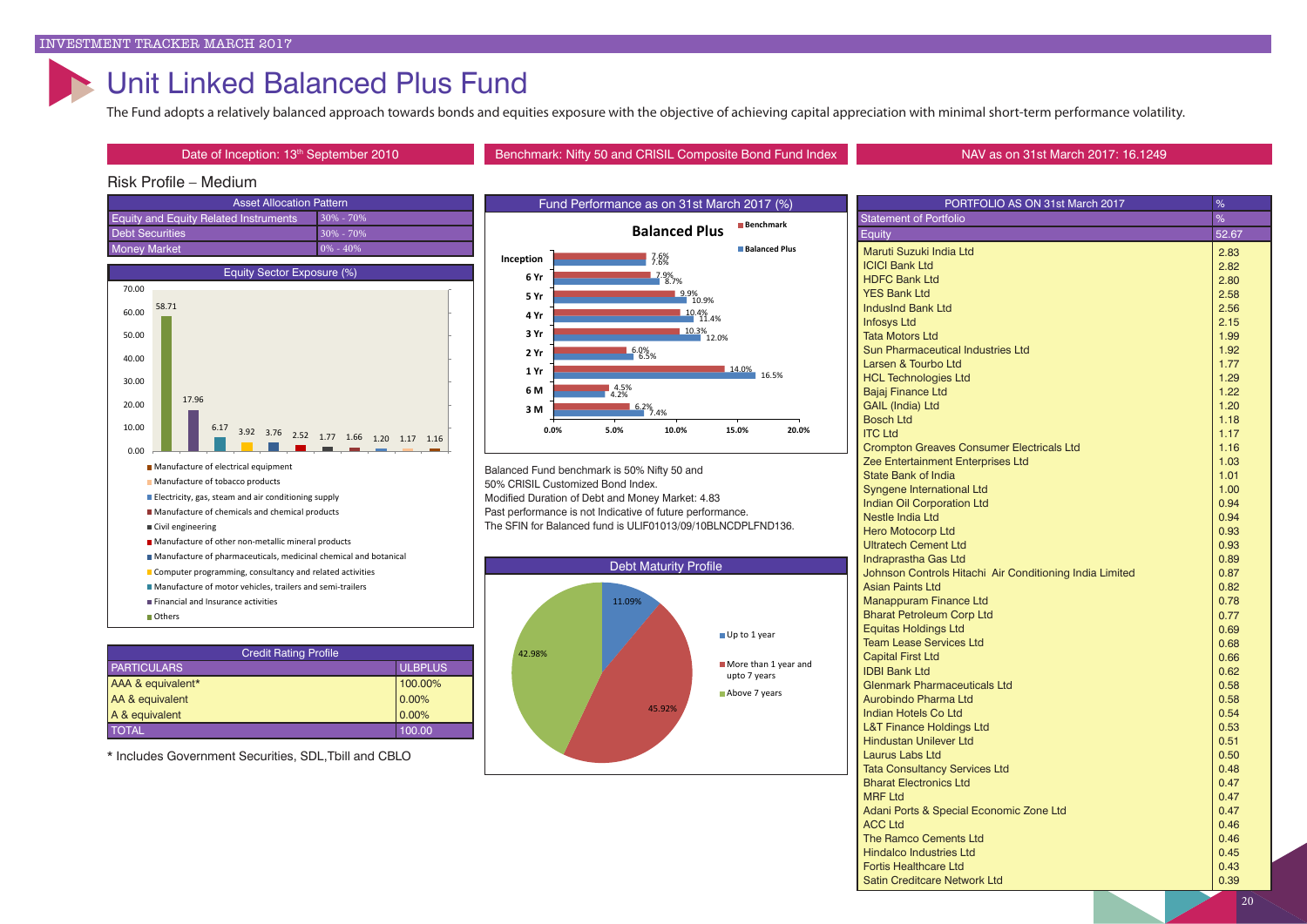### Unit Linked Balanced Plus Fund

| Manganese Ore India Ltd                          | 0.37  |
|--------------------------------------------------|-------|
| <b>Jindal Steel &amp; Power Ltd</b>              | 0.37  |
| <b>Dalmia Bharat Ltd</b>                         | 0.35  |
| <b>Petronet LNG Ltd</b>                          | 0.30  |
| Godrej Consumer Products Ltd                     | 0.29  |
| <b>Vedanta Ltd</b>                               | 0.26  |
| <b>Birla Corporation Ltd</b>                     | 0.22  |
| <b>Bharat Forge Ltd</b>                          | 0.18  |
| <b>Greenply Industries Ltd</b>                   | 0.18  |
| <b>Tata Motors Ltd DVR</b>                       | 0.18  |
| <b>United Spirits Ltd</b>                        | 0.17  |
| <b>CL Educate Ltd</b>                            | 0.15  |
| Kajaria Ceramics Ltd                             | 0.12  |
| <b>SRF Ltd</b>                                   | 0.04  |
| <b>Debt and Others</b>                           | 39.90 |
| 6.35% Govt. of India                             | 5.63  |
| CBLO - 03APR2017                                 | 3.95  |
| 7.61% Govt. of India GSEC                        | 3.35  |
| 9.23% Govt. of India                             | 3.09  |
| 8.83% Govt. of India                             | 2.28  |
| 7.80% Govt. of India                             | 1.98  |
| 8.27% Govt. of India                             | 1.97  |
| 10.40% Reliance Ports & Terminals Ltd. NCD       | 1.93  |
| 7.16% Govt. of India                             | 1.66  |
| 8.17% Govt. of India                             | 1.30  |
| 9.24% LIC Housing Fin. Ltd. NCD                  | 1.19  |
| 8.83% Indian Railways Fin. Corp. NCD             | 1.12  |
| 7.06% Govt. of India GSEC                        | 1.12  |
| 8.15% Govt. of India                             | 1.11  |
| 6.84% Govt. of India GSEC                        | 1.09  |
| 9.09% Indian Railways Fin. Corp. NCD             | 0.99  |
| 7.88% Govt. of India GSEC                        | 0.90  |
| 7.80% Govt. of India                             | 0.89  |
| 9.00% Power Fin Corp. Ltd. NCD                   | 0.86  |
| 8.97% Govt. of India                             | 0.76  |
| 8.08% Tata Sons Ltd. NCD                         | 0.71  |
| 8.30% Govt. of India                             | 0.71  |
| 6.97% Govt. of India                             | 0.66  |
| 8.94% Power Fin Corp. Ltd. NCD                   | 0.63  |
| 8.89% LIC Housing Fin. Ltd. NCD                  | 0.61  |
| 10.25% Reliance Gas Transport Infrastructure Ltd | 0.51  |
| 7.72% Govt. of India GSEC                        | 0.45  |
| 9.02% Rural Electrification Corporation Ltd      | 0.37  |
| 7.72% Govt. of India GSEC                        | 0.36  |
| 7.73% Govt. of India GSEC                        | 0.30  |

| 9.25% Rural Electrification Corporation Ltd | 0.29   |
|---------------------------------------------|--------|
| 8.13% Govt. of India                        | 0.27   |
| 8.51% India Infradebt I td NCD              | 0.25   |
| 10.10% HDB Financial Services Ltd. NCD      | 0.23   |
| 9.75% Rural Electrification Corp. Ltd.      | 0.22   |
| 9.25% Reliance Jio Infocomm Limited NCD     | 0.20   |
| 8.385% IDEC Infra Finance I td NCD          | 0.18   |
|                                             |        |
| 8.10% India Infradebt Ltd NCD               | 0.18   |
| <b>Piramal Enterprises Ltd CP</b>           | 0.17   |
| 8.70% Great Eastern Shipping Co Ltd NCD     | 0.17   |
| 8.35% Uttar Pradesh State Dev. Loan SPL     | 0.14   |
| 8.28% Govt, of India                        | 0.14   |
| 8.39% Andhra Pradesh State Dev Loan         | 0.14   |
| 8.57% India Infradebt I td NCD              | 0.12   |
| 9.18% Tata Sons Ltd. NCD                    | 0.12   |
| 8.60% IDEC Infra Finance I td NCD           | 0.12   |
| 8.80% Can Fin Homes Ltd, NCD                | 0.12   |
| L&T Infrastructure Finance Co Ltd CP        | 0.11   |
| 8.26% Govt. of India                        | 0.09   |
| 8.30% Govt. of India                        | 0.09   |
| HDFC CP                                     | 0.09   |
| 8.51% Andhra Pradesh State Dev Loan         | 0.08   |
| 9.75% IL&FS Financial Services Ltd NCD      | 0.06   |
| 9.27% Power Finance Corp. Ltd. NCD          | 0.06   |
| L&T Finance Co Ltd CP                       | 0.06   |
| 9.61% Power Fin Corp. Ltd. NCD              | 0.03   |
| 8.97% Tata Sons Ltd NCD                     | 0.03   |
| 6.90% Govt. of India Oil Bond               | 0.03   |
| 9.36% Power Fin Corp. Ltd. NCD              | 0.01   |
| 8.95% Housing Dev. Fin. Corp. Ltd. NCD      | 0.01   |
| 8.83% Govt. of India                        | 0.01   |
| <b>Net Current Assets</b>                   | 1.03   |
| <b>Total</b>                                | 100.00 |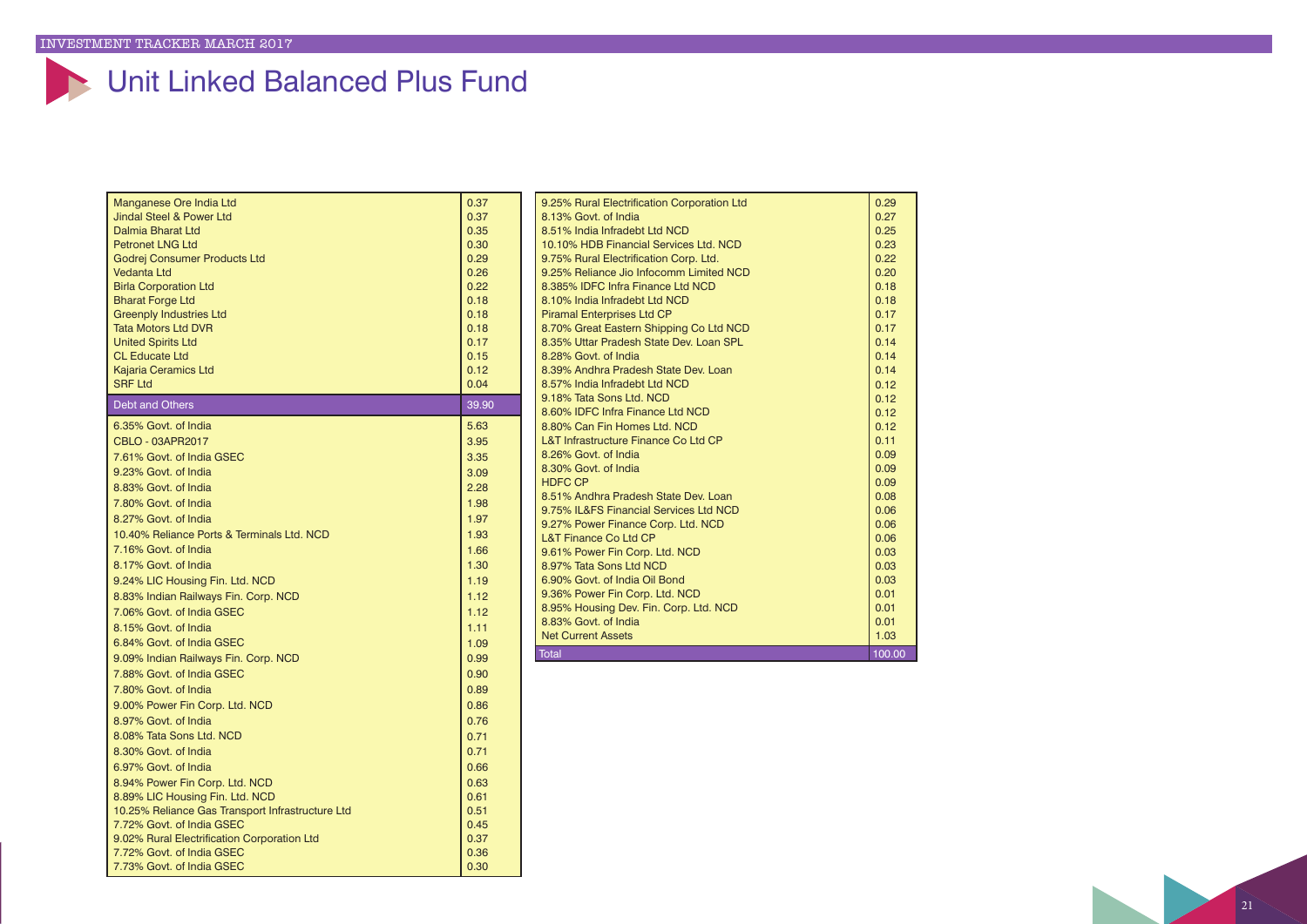### Unit Linked Debt Fund

The Fund invests in a portfolio of high quality bonds and other fixed and floating rate securities issued by the Government, Government agencies and corporate issuers, To maintain liquidity, the Funds invests in the money market instruments.

#### Date of Inception: 9<sup>th</sup> July 2008 **Benchmark: CRISIL Composite Bond Fund Index** NAV as on 31st March 2017: 21.5895

#### Risk Profile – Low to Medium



| <b>Credit Rating Profile</b> |            |  |
|------------------------------|------------|--|
| <b>PARTICULARS</b>           | <b>ULD</b> |  |
| AAA & equivalent*            | 95.60%     |  |
| AA & equivalent              | 4.40%      |  |
| A & equivalent               | 0.00%      |  |
| TOTAL                        | 100.00     |  |

\* Includes Government Securities, SDL,Tbill and CBLO



Debt Fund benchmark is CRISIL Customized Bond Fund Index. Modified Duration of Debt and Money Market: 5.10 Past Performance is not indicative of Future performance. The SFIN for Debt Fund is ULIF00409/07/08INDEBTFUND136.



| PORTFOLIO AS ON 31st March 2017                  | %      |
|--------------------------------------------------|--------|
| <b>Statement of Portfolio</b>                    |        |
| <b>Debt and Others</b>                           | 100.00 |
| 9.23% Govt. of India                             | 7.34   |
| 8.70% Great Eastern Shipping Co Ltd NCD          | 7.18   |
| 9.25% Reliance Jio Infocomm Limited NCD          | 5.74   |
| 6.35% Govt. of India                             | 4.81   |
| 8.83% Govt. of India                             | 4.52   |
| 10.25% Reliance Gas Transport Infrastructure Ltd | 4.11   |
| 7.9% Reliance Ports & Terminals Ltd. NCD         | 3.80   |
| 7.06% Govt. of India GSEC                        | 3.53   |
| 10.10% HDB Financial Services Ltd. NCD           | 3.38   |
| 8.51% India Infradebt Ltd NCD                    | 3.19   |
| 8.9% Reliance Capital Ltd. NCD                   | 3.11   |
| 9.68% IL & FS Ltd NCD                            | 2.98   |
| 8.97% Tata Sons Ltd NCD                          | 2.93   |
| 6.84% Govt. of India GSEC                        | 2.81   |
| 8.04% Tata Sons Ltd. NCD                         | 2.69   |
| 7.9% Housing Dev. Fin. Corp. Ltd. NCD            | 2.66   |
| 8.385% IDFC Infra Finance Ltd NCD                | 2.32   |
| 9.75% IL&FS Financial Services Ltd NCD           | 2.26   |
| 8.24% Govt. of India                             | 2.00   |
| 9.50% Bajaj Finance Ltd. NCD                     | 1.90   |
| 7.80% Govt. of India                             | 1.74   |
| 8.79% Indian Railways Fin. Corp. NCD             | 1.66   |
| 8.32% Housing Dev. Fin. Corp. Ltd. NCD           | 1.56   |
| 8.26% Govt. of India                             | 1.36   |
| 9.3% Housing Dev. Fin. Corp. Ltd. NCD            | 1.32   |
| 7.88% Govt. of India GSEC                        | 1.32   |
| 8.51% Andhra Pradesh State Dev. Loan             | 1.24   |
| 9.45% LIC Housing Finance Ltd NCD                | 1.21   |
| 8.10% India Infradebt Ltd NCD                    | 1.16   |
| 8.25% IDFC Infra Finance Ltd NCD                 | 1.15   |
| 10.00% Reliance Capital Ltd. NCD                 | 1.14   |
| 9.50% Housing Dev. Fin. Corp. Ltd. NCD           | 1.05   |
| CBLO - 03APR2017                                 | 0.93   |
| 7.61% Govt. of India GSEC                        | 0.89   |
| 9.00% Power Fin Corp. Ltd. NCD                   | 0.82   |
| 9.36% Power Fin Corp. Ltd. NCD                   | 0.80   |
| 8.83% Indian Railways Fin. Corp. NCD             | 0.71   |
| 8.35% Uttar Pradesh State Dev. Loan SPL          | 0.70   |
| 9.61% Power Fin Corp. Ltd. NCD                   | 0.64   |
| 8.08% Govt. of India                             | 0.59   |
| 9.02% Rural Electrification Corporation Ltd      | 0.56   |
| 10.40% Reliance Ports & Terminals Ltd. NCD       | 0.50   |
| 10% ICICI Bank Ltd. NCD                          | 0.16   |
| 8.30% Govt. of India                             | 0.04   |
| <b>Net Current Assets</b>                        | 3.50   |
| <b>Total</b>                                     | 100.00 |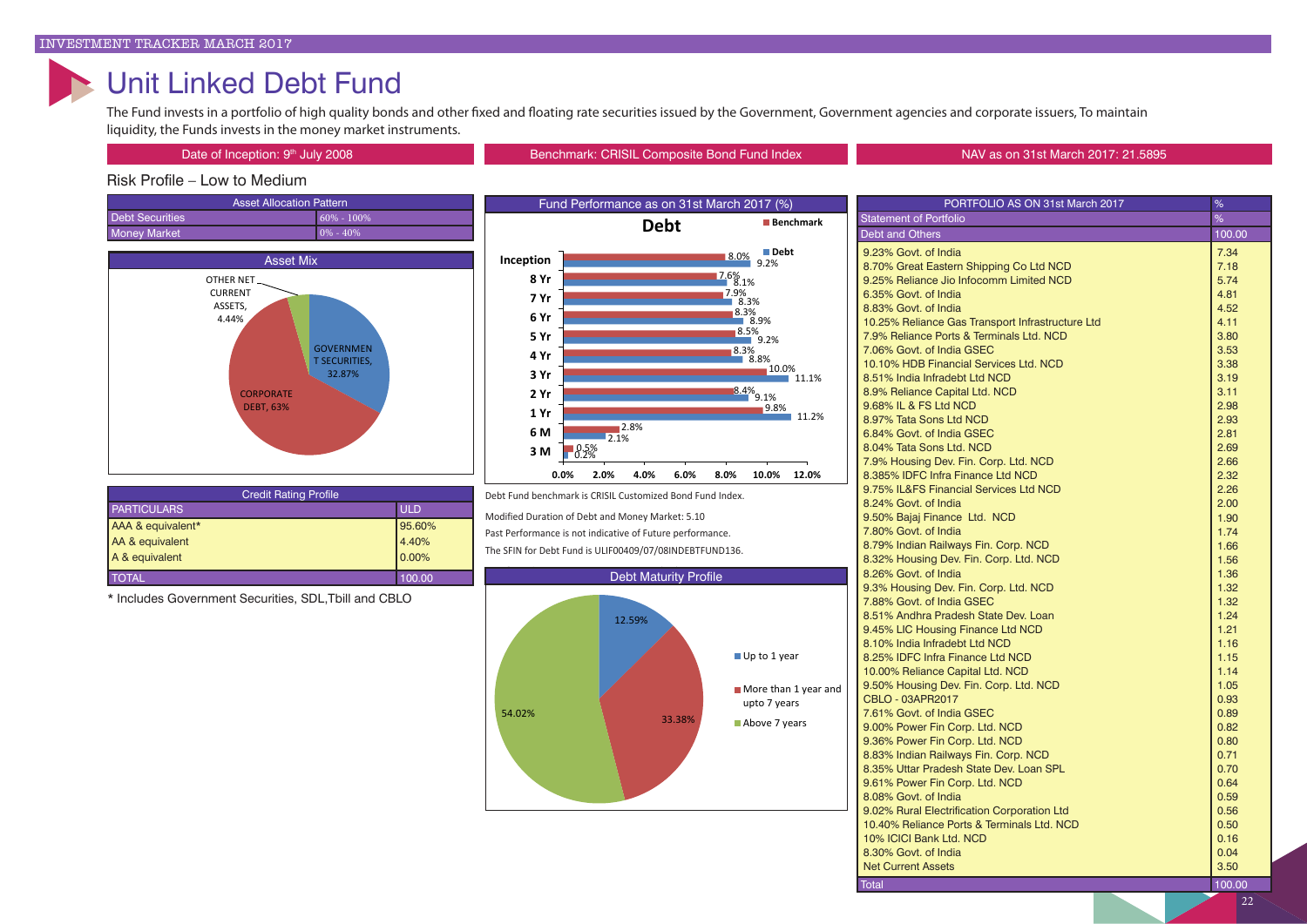### Unit Linked Debt Plus Fund

The Fund invests in a portfolio of high quality bonds and other fixed and floating rate securities issued by the Government, Government agencies and corporate issuers, To maintain liquidity, the Funds invests in the money market instruments.

Date of Inception: 15<sup>th</sup> September 2010 **Benchmark: CRISIL Composite Bond Fund Index** NAV as on 31st March 2017: 16.6560

#### Risk Profile – Low to Medium



| <b>Credit Rating Profile</b> |                |
|------------------------------|----------------|
| <b>PARTICULARS</b>           | <b>ULDPLUS</b> |
| AAA & equivalent*            | 95.83%         |
| AA & equivalent              | 4.17%          |
| A & equivalent               | 0.00%          |
| <b>TOTAL</b>                 | 100.00         |

\* Includes Government Securities, SDL,Tbill and CBLO



Debt Fund benchmark is CRISIL Customized Bond Fund Index. Modified Duration of Debt and Money Market: 5.06 Past Performance is not indicative of Future performance. The SFIN for Debt Fund is ULIF01115/09/10DEBTPLFUND136.



| PORTFOLIO AS ON 31st March 2017                  | %             |
|--------------------------------------------------|---------------|
| <b>Statement of Portfolio</b>                    | $\frac{9}{6}$ |
| <b>Debt and Others</b>                           | 100.00        |
| 9.25% Reliance Jio Infocomm Limited NCD          | 8.47          |
| 9.23% Govt. of India                             | 7.39          |
| 6.35% Govt. of India                             | 7.13          |
| 8.27% Govt. of India                             | 7.08          |
| 8.20% Power Grid Corp. Ltd. NCD                  | 5.25          |
| 8.70% Great Eastern Shipping Co Ltd NCD          | 5.16          |
| 8.9% Reliance Capital Ltd. NCD                   | 3.63          |
| 7.06% Govt. of India GSEC                        | 3.39          |
| 7.61% Govt. of India GSEC                        | 2.91          |
| 6.84% Govt. of India GSEC                        | 2.59          |
| 8.60% IDFC Infra Finance Ltd NCD                 | 2.57          |
| 8.65% Power Fin Corp. Ltd. NCD                   | 2.17          |
| 8.23% Rural Electrification Corporation Ltd      | 2.13          |
| 7.9% Reliance Ports & Terminals Ltd. NCD         | 2.09          |
| 7.80% Govt. of India                             | 1.91          |
| 8.83% Govt. of India                             | 1.71          |
| 8.04% Tata Sons Ltd. NCD                         | 1.69          |
| 8.385% IDFC Infra Finance Ltd NCD                | 1.59          |
| 8.15% Govt. of India                             | 1.53          |
| 8.08% Tata Sons Ltd. NCD                         | 1.48          |
| 8.25% IDFC Infra Finance Ltd NCD                 | 1.48          |
| 9.00% Power Fin Corp. Ltd. NCD                   | 1.47          |
| 8.57% India Infradebt Ltd NCD                    | 1.28          |
| 7.59% Govt. of India                             | 1.08          |
| 8.65% IL&FS Financial Services Ltd NCD           | 1.07          |
| 6.97% Govt. of India                             | 1.05          |
| 9.25% Rural Electrification Corporation Ltd      | 1.03          |
| 8.68% National Cap Reg Plan NCD                  | 1.03          |
| 9.02% Rural Electrification Corporation Ltd      | 1.01          |
| 7.73% Govt. of India GSEC                        | 0.95          |
| 8.10% India Infradebt Ltd NCD                    | 0.85          |
| 7.72% Govt. of India GSEC                        | 0.85          |
| 8.26% Govt. of India                             | 0.84          |
| 9.27% Power Finance Corp. Ltd. NCD               | 0.83          |
| CBLO - 03APR2017                                 | 0.81          |
| 8.24% Govt. of India GSEC                        | 0.77          |
| 8.51% India Infradebt Ltd NCD                    | 0.66          |
| 7.9% Housing Dev. Fin. Corp. Ltd. NCD            | 0.63          |
| 8.35% Uttar Pradesh State Dev. Loan SPL          | 0.62          |
| 9.68% IL & FS Ltd NCD                            | 0.58          |
| 8.83% Indian Railways Fin. Corp. NCD             | 0.54          |
| 7.72% Govt. of India GSEC                        | 0.53          |
| 10.25% Reliance Gas Transport Infrastructure Ltd | 0.45          |
| 8.30% Govt. of India                             | 0.45          |
| 10.00% Reliance Capital Ltd. NCD                 | 0.42          |
| 9.50% Housing Dev. Fin. Corp. Ltd. NCD           | 0.41          |
|                                                  |               |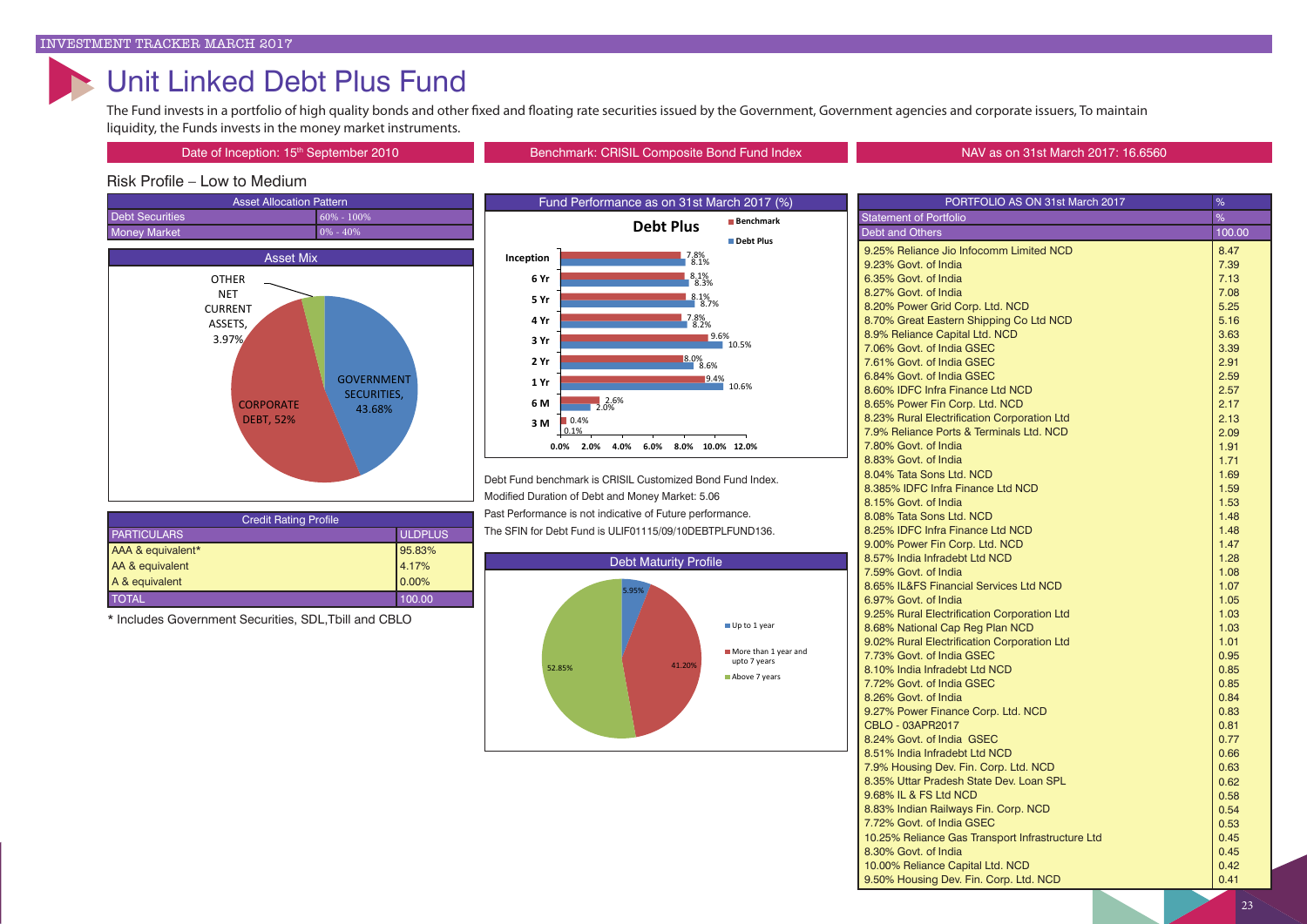# Unit Linked Debt Plus Fund

| Total                                      | 100.00 |
|--------------------------------------------|--------|
| <b>Net Current Assets</b>                  | 2.96   |
| 8.13% Govt. of India                       | 0.01   |
| 9.61% Power Fin Corp. Ltd. NCD             | 0.02   |
| 7.16% Govt. of India                       | 0.05   |
| 8.08% Govt. of India                       | 0.11   |
| 9.45% LIC Housing Finance Ltd NCD          | 0.11   |
| 8.83% Govt. of India                       | 0.13   |
| 9.18% Power Fin Corp. Ltd. NCD             | 0.15   |
| L&T Infrastructure Finance Co Ltd CP       | 0.20   |
| 9.75% IL&FS Financial Services Ltd NCD     | 0.21   |
| 9.50% Bajaj Finance Ltd. NCD               | 0.21   |
| 8.32% Housing Dev. Fin. Corp. Ltd. NCD     | 0.21   |
| 8.97% Tata Sons Ltd NCD                    | 0.22   |
| 8.79% Indian Railways Fin. Corp. NCD       | 0.23   |
| 7.88% Govt. of India GSEC                  | 0.29   |
| 10.10% HDB Financial Services Ltd. NCD     | 0.31   |
| 9.3% Housing Dev. Fin. Corp. Ltd. NCD      | 0.31   |
| 7.80% Govt. of India                       | 0.32   |
| 10.40% Reliance Ports & Terminals Ltd. NCD | 0.39   |
|                                            |        |

 $\boxed{24}$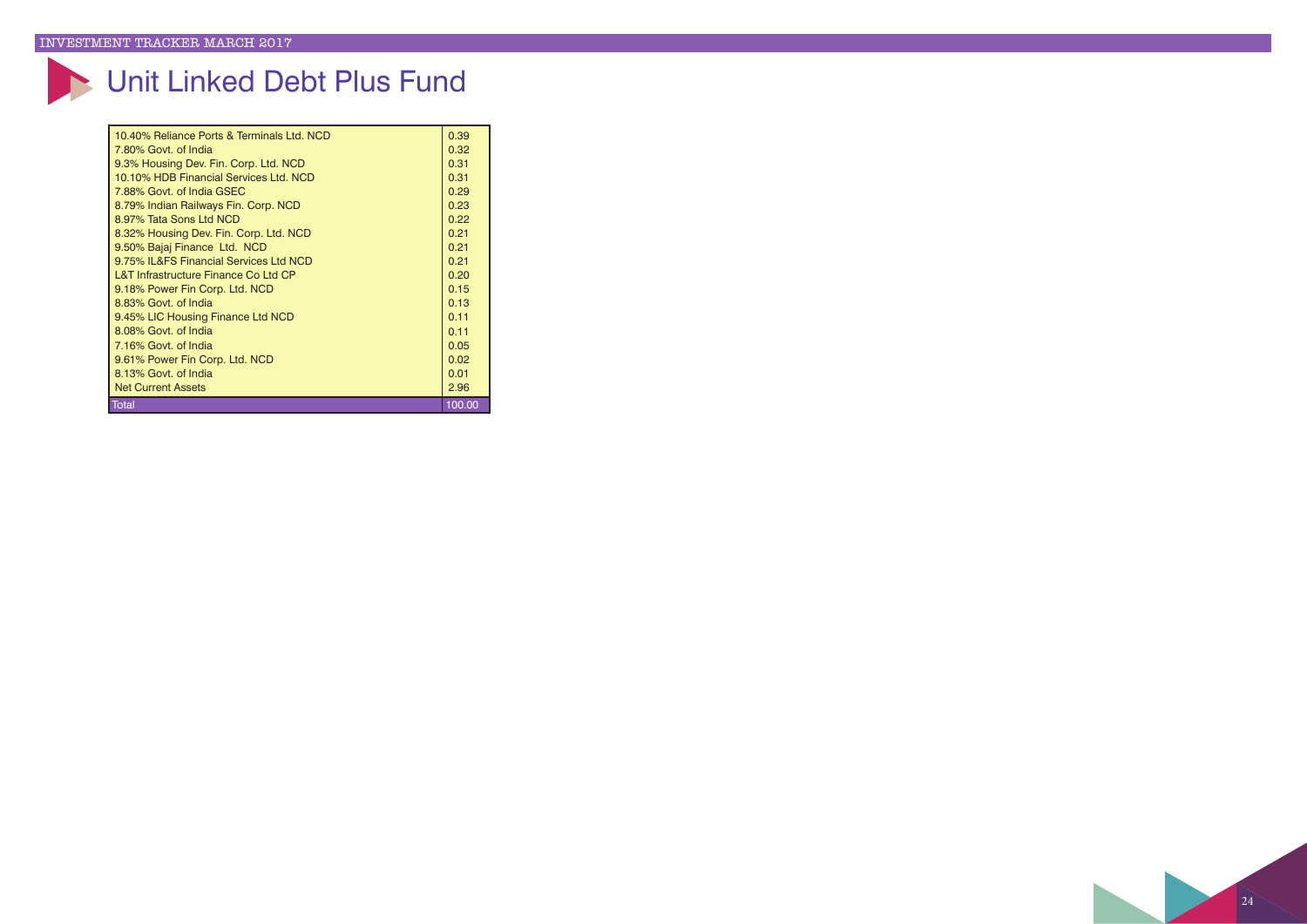### Unit Linked Liquid Fund

This Fund primarily invests in a portfolio constituted of money market and high quality debt securities.

#### Date of Inception: 14<sup>th</sup> July 2008 **Benchmark: CRISIL Composite Bond Fund Index** NAV as on 31st March 2017: 19.4805

#### Risk Profile – Low



| <b>Credit Rating Profile</b> |         |
|------------------------------|---------|
| <b>PARTICULARS</b>           | ULL     |
| AAA & equivalent*            | 100.00% |
| AA & equivalent              | 0.00%   |
| A & equivalent               | 0.00%   |
| <b>TOTAL</b>                 | 100.00  |

\* Includes Government Securities, SDL,Tbill and CBLO



Liquid Fund benchmark is CRISIL Liquid Fund Index Modified Duration of Debt and Money Market: 0.39 Past performance is not indicative of future performance The SFIN for Liquid Fund is ULIF00514/07/08LIQUIDFUND136.

| PORTFOLIO AS ON 31st March 2017                 | ℅      |
|-------------------------------------------------|--------|
| <b>Statement of Portfolio</b>                   | %      |
| <b>Debt and Others</b>                          | 100.00 |
| 8.07% Govt. of India                            | 8.62   |
| 91 Days Treasury Bill                           | 8.54   |
| <b>364 Days Treasury Bill</b>                   | 8.17   |
| II & FS I td CP                                 | 8.01   |
| <b>L&amp;T Infrastructure Finance Co Ltd CP</b> | 5.96   |
| <b>Piramal Enterprises Ltd CP</b>               | 5.92   |
| 9.2% Housing Dev. Fin. Corp. Ltd. NCD           | 4.34   |
| 9.57% LIC Housing Fin. Ltd. NCD                 | 4.33   |
| 8.05% LIC Housing Fin. Ltd. NCD                 | 4.33   |
| 9.27% Power Finance Corp. Ltd. NCD              | 4.32   |
| CBLO - 03APR2017                                | 4.28   |
| Bajaj Finance Ltd CP                            | 4.24   |
| Axis Bank CD                                    | 4.20   |
| 7.49% Govt. of India GSEC                       | 4.19   |
| 364 Days Treasury Bill                          | 4.04   |
| IL & FS Financial Services Ltd CP               | 4.00   |
| <b>L&amp;T Finance Co Ltd CP</b>                | 3.39   |
| <b>HDFC CP</b>                                  | 2.97   |
| IL & FS Financial Services Ltd CP               | 1.42   |
| 8.25% Bandhan Bank FD Qtly Cmpdg                | 0.85   |
| 8.25% Bandhan Bank FD Qtly Cmpdg                | 0.85   |
| 8.25% Bandhan Bank FD Qtly Cmpdg                | 0.85   |
| 8.25% Bandhan Bank FD Qtly Cmpdg                | 0.80   |
| <b>Net Current Assets</b>                       | 1.38   |

Total 100.00





25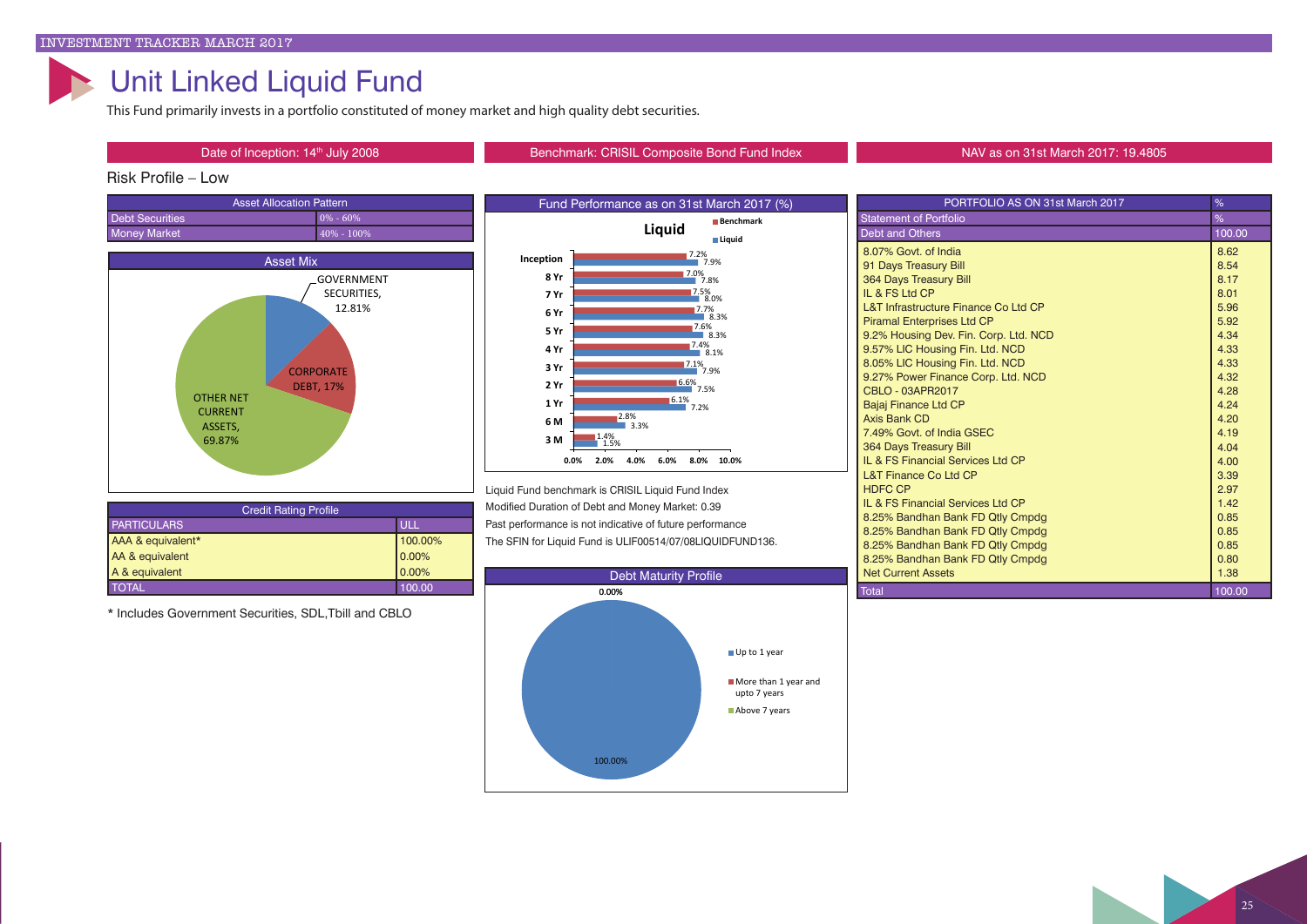### Unit Linked NAV Guarantee Fund

The Fund aims to generate long-term capital appreciation from active management of a portfolio of equity and fixed income securities. The allocation between equality and debt is dynamically managed, depending on the prevalent market conditions to safeguard capital appreciation. The use of derivatives is as per approval by IRDAI.

Date of Inception: 15<sup>th</sup> April 2011 **19th April 2011 19th April 2017: 16.5538** the April 2017: 16.5538 th April 2017: 16.5538 the April 2017: 16.5538 th April 2017: 16.5538 th April 2017: 16.5538 the April 2017: 16.5538

#### Risk Profile – Medium

| <b>Asset Allocation Pattern</b> |               |  |
|---------------------------------|---------------|--|
| Equity                          | $0\% - 100\%$ |  |
| <b>Debt Securities</b>          | $0\% - 100\%$ |  |
| <b>Money Market</b>             | $0\% - 100\%$ |  |
|                                 |               |  |



| <b>Credit Rating Profile</b> |           |
|------------------------------|-----------|
| <b>PARTICULARS</b>           | UL-NAVG   |
| AAA & equivalent*            | 100.00%   |
| AA & equivalent              | $ 0.00\%$ |
| A & equivalent               | 10.00%    |
| <b>TOTAL</b>                 | 100.00    |

\* Includes Government Securities, SDL,Tbill and CBLO



All rated fixed income instruments are AAA/P1 + or equivalent. Past Performance is not indicative of future performance. Modified Duration of Debt and Money Market: 3.27 The SFIN for NAV Guarantee Fund is ULIF01215/04/11NAVGFUNDSI136



| PORTFOLIO AS ON 31st March 2017          | %      |
|------------------------------------------|--------|
| <b>Statement of Portfolio</b>            | %      |
| <b>Debt and Others</b>                   | 63.90  |
| 7.80% Govt. of India                     | 60.82  |
| CBLO - 03APR2017                         | 0.90   |
| <b>Net Current Assets</b>                | 2.19   |
| Equity                                   | 36.10  |
| <b>HDFC Bank Ltd</b>                     | 3.02   |
| <b>IndusInd Bank Ltd</b>                 | 2.74   |
| Maruti Suzuki India Ltd                  | 2.73   |
| <b>YES Bank Ltd</b>                      | 2.30   |
| <b>Sun Pharmaceutical Industries Ltd</b> | 2.02   |
| <b>Infosys Ltd</b>                       | 1.95   |
| <b>Tata Motors Ltd</b>                   | 1.78   |
| Larsen & Tourbo Ltd                      | 1.62   |
| Kotak Mahindra Bank Ltd                  | 1.58   |
| <b>Bajaj Finance Ltd</b>                 | 1.49   |
| <b>HCL Technologies Ltd</b>              | 1.15   |
| <b>GAIL (India) Ltd</b>                  | 1.11   |
| <b>Bosch Ltd</b>                         | 1.07   |
| <b>Syngene International Ltd</b>         | 1.04   |
| <b>ITC Ltd</b>                           | 0.96   |
| Zee Entertainment Enterprises Ltd        | 0.92   |
| <b>Bharat Petroleum Corp Ltd</b>         | 0.86   |
| <b>ICICI Bank Ltd</b>                    | 0.82   |
| <b>Indian Oil Corporation Ltd</b>        | 0.81   |
| <b>Indraprastha Gas Ltd</b>              | 0.79   |
| <b>Ultratech Cement Ltd</b>              | 0.75   |
| Laurus Labs Ltd                          | 0.57   |
| <b>Bharat Electronics Ltd</b>            | 0.53   |
| Glenmark Pharmaceuticals Ltd             | 0.47   |
| <b>Fortis Healthcare Ltd</b>             | 0.45   |
| <b>ACC Ltd</b>                           | 0.45   |
| <b>Tata Consultancy Services Ltd</b>     | 0.45   |
| Indian Hotels Co Ltd                     | 0.41   |
| Nestle India Ltd                         | 0.35   |
| Godrej Consumer Products Ltd             | 0.28   |
| <b>Tata Motors Ltd DVR</b>               | 0.21   |
| <b>Bharat Forge Ltd</b>                  | 0.19   |
| <b>United Spirits Ltd</b>                | 0.18   |
| <b>MRF Ltd</b>                           | 0.05   |
| <b>Total</b>                             | 100.00 |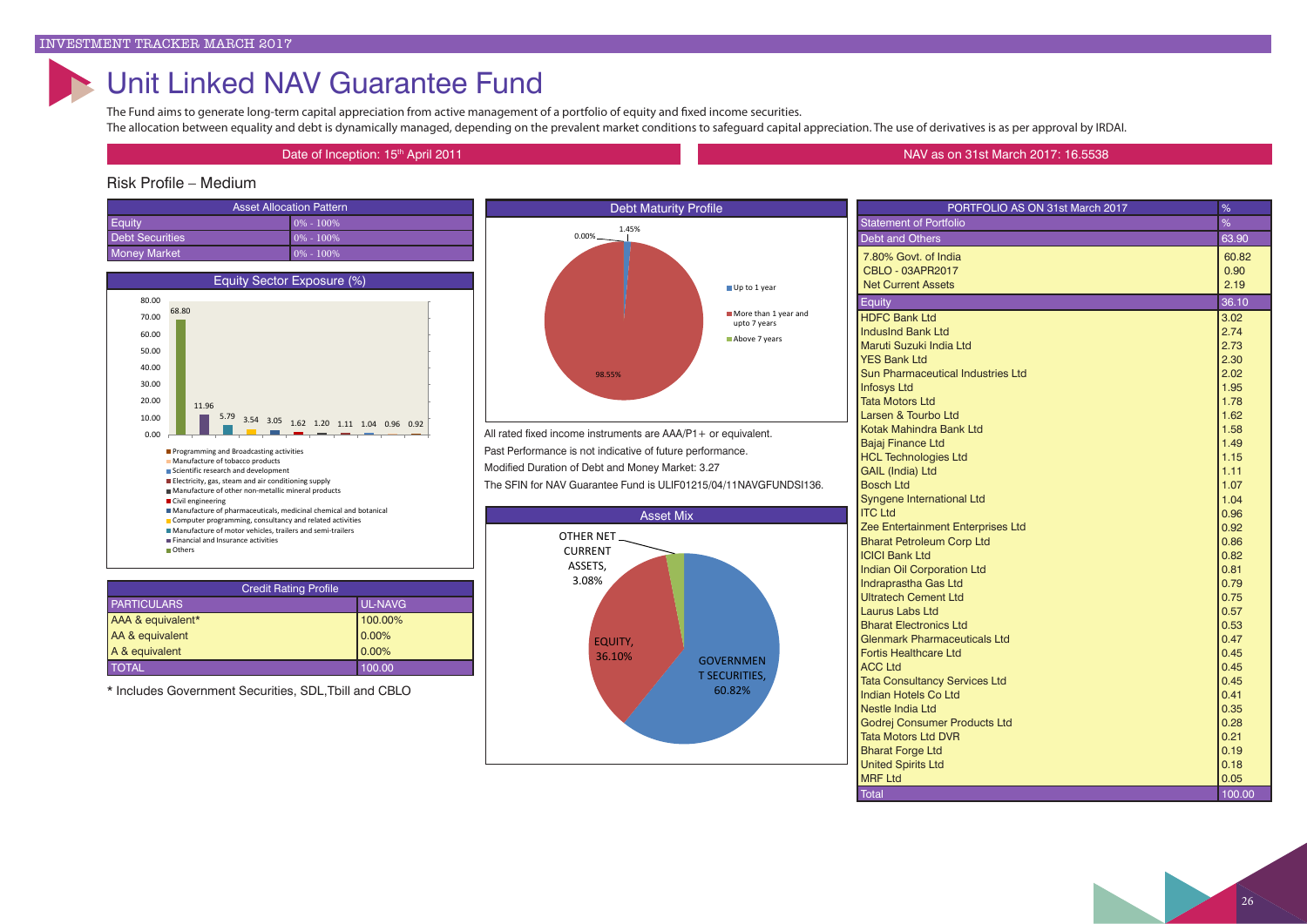### Unit Linked Pension Growth Fund

The Fund invests in listed equities and high quality fixed income and money market instruments. The Fund intends to adopt a relatively aggressive approach towards bonds and equities with the objective of achieving capital appreciation.

Date of Inception: 8<sup>th</sup> September 2016 **by September 2016** Benchmark: Nifty 50 and CRISIL Composite Bond Fund Index NAV as on 31st March 2017: 10.1594

#### Risk Profile – Medium to High Risk







Pension Growth Fund benchmark is 40% Nifty 50 and 60% Customized Crisil Composite Bond Fund Index. Modified Duration of Debt and Money Market 4.68 The SFIN for Pension Growth Fund is ULIFO1405/11/15PENSGROFND136.



\* Includes Government Securities, SDL,Tbill and CBLO



| PORTFOLIO AS ON 31st March 2017         | %       |
|-----------------------------------------|---------|
| <b>Statement of Portfolio</b>           | %       |
| <b>Debt and Others</b>                  | 61.39   |
| 8.27% Govt. of India                    | 19.22   |
| 7.61% Govt. of India GSEC               | 17.68   |
| CBLO - 03APR2017                        | 12.21   |
| 9.23% Govt. of India                    | 5.49    |
| 7.49% Govt. of India GSEC               | 4.91    |
| 8.13% Govt. of India                    | 4.51    |
| 7.72% Govt. of India GSEC               | 1.02    |
| <b>Net Current Assets</b>               | $-3.65$ |
| Equity                                  | 38.61   |
| Maruti Suzuki India Ltd                 | 3.21    |
| <b>ICICI Bank Ltd</b>                   | 3.10    |
| <b>HDFC Bank Ltd</b>                    | 2.94    |
| <b>YES Bank Ltd</b>                     | 2.70    |
| <b>IndusInd Bank Ltd</b>                | 2.64    |
| Sun Pharmaceutical Industries Ltd       | 2.40    |
| <b>Infosys Ltd</b>                      | 2.39    |
| <b>Tata Motors Ltd</b>                  | 2.24    |
| Larsen & Tourbo Ltd                     | 1.98    |
| <b>HCL Technologies Ltd</b>             | 1.42    |
| <b>GAIL (India) Ltd</b>                 | 1.39    |
| <b>Ultratech Cement Ltd</b>             | 1.38    |
| <b>Bosch Ltd</b>                        | 1.26    |
| <b>ITC Ltd</b>                          | 1.22    |
| Zee Entertainment Enterprises Ltd       | 1.10    |
| <b>Hero Motocorp Ltd</b>                | 1.06    |
| <b>Bharat Petroleum Corp Ltd</b>        | 0.93    |
| <b>Asian Paints Ltd</b>                 | 0.89    |
| <b>Indian Oil Corporation Ltd</b>       | 0.88    |
| Aurobindo Pharma Ltd                    | 0.65    |
| <b>Tata Consultancy Services Ltd</b>    | 0.59    |
| <b>Hindustan Unilever Ltd</b>           | 0.55    |
| <b>ACC Ltd</b>                          | 0.51    |
| <b>Hindalco Industries Ltd</b>          | 0.49    |
| Adani Ports & Special Economic Zone Ltd | 0.44    |
| <b>Tata Motors Ltd DVR</b>              | 0.23    |
| <b>Total</b>                            | 100.00  |

#### 27